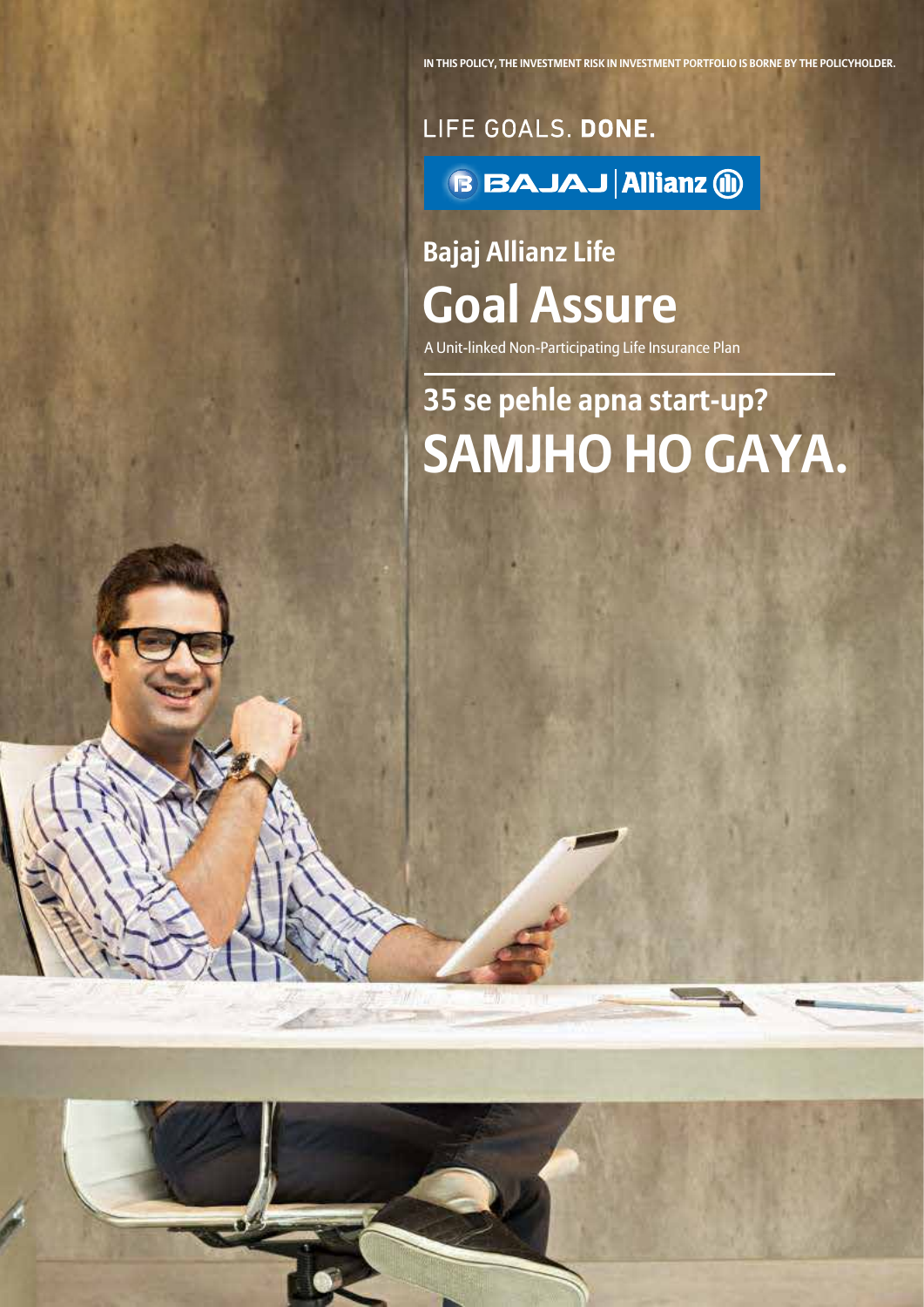

The unit linked insurance products do not offer any liquidity during the first five years of the contract. The Policyholder will not be able to withdraw the monies invested in unit linked insurance products completely or partially till the end of the fifth year.

### **Bajaj Allianz Life Goal Assure**

Each Life Goal achieved throughout LIFE's journey is unforgettable. From receiving your first salary to getting married, the first cry of your child to buying your dream home and entering your golden years; each of these 'once in a lifetime' experiences make your life journey memorable.

It's human nature to protect what we value the most and what's more valuable than these life goals itself?

You can't afford to go wrong when it comes to planning for one's Life Goals...can you imagine falling short of funds when it comes to your child's education or reaching your own retirement corpus target!!

Bajaj Allianz Life Insurance Company Ltd. presents to you Bajaj Allianz Life Goal Assure, a life goal based Unit Linked Insurance Plan that offers you the opportunity to plan for your 'once-in-a-lifetime' experiences with Zero worries. It comes with Loyalty Additions (1) payable from the 6th Year and Fund Boosters payable at maturity. It also returns the mortality charges on Policy maturity thereby assuring you maximized returns on your investment while also offering protection from Day 1.

*Disclaimer 1: Loyalty additions are payable only for premium of INR 5 lacs & above and wherein the policy term is 10 years & above*

## **Key Advantages**

Bajaj Allianz Life Goal Assure is a non-participating, individual, life, Regular & Limited Premium Unit-Linked endowment plan. The key advantages of Bajaj Allianz Life Goal Assure are as follows:



**Fund Booster at maturity -**  *(for policy term 10 years or greater)*



**Return of mortality charges at maturity (ROMC)**



**Loyalty additions -** *(for Annualized Premium of* ` *5 Lakhs or more & for policy term 10 years or greater)*



**Option to take death or maturity in instalments with Return Enhancer**



**Option to decrease Sum Assured and change Premium contracts** option to reduce the Premium **contracts** of the change Premium payment term

## **How does the Plan work?**

In Bajaj Allianz Life Goal Assure, Premium paid by you, are invested, as per your chosen portfolio strategy across the various applicable funds. The units are allocated at the prevailing Unit Price of the fund. The Mortality charge and Policy Administration charge are deducted monthly through cancellation of units. Fund management charge is adjusted in the Unit Price.

## **Benefits payable**

## **Maturity Benefit**

Under Bajaj Allianz Life Goal Assure, the Maturity Benefit will be the Regular Premium Fund Value plus Top-up Premium Fund Value as on the maturity date, provided the Policy is in-force.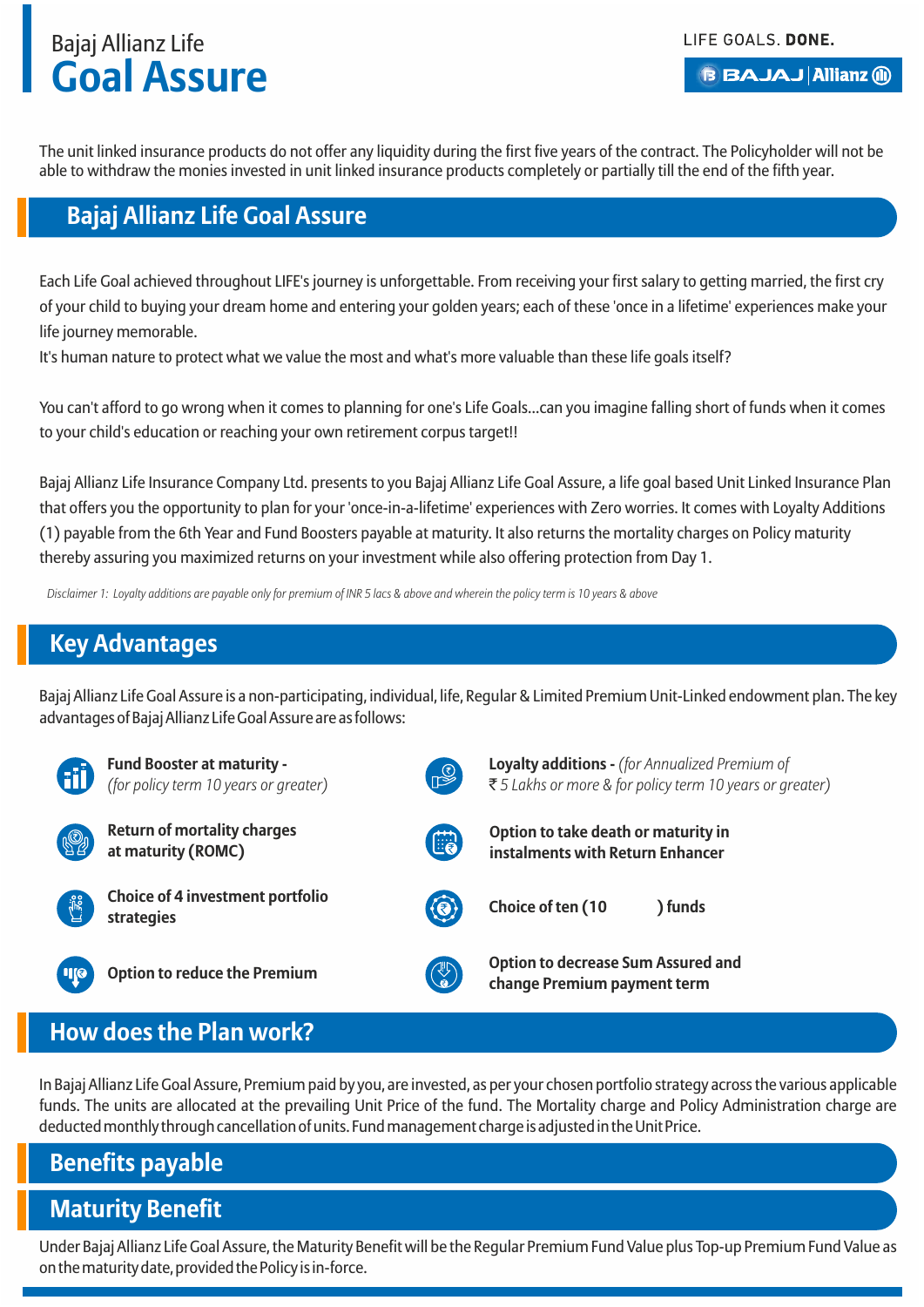#### **BBAJAJ Allianz (ii)**

### **Death Benefit**

If all due Premiums are paid, then, in case of unfortunate death of the Life Assured during the Policy term, the Death Benefit payable will be:

a. Higher of, Prevailing Regular Premium Sum Assured% or Regular Premium Fund Value plus

b. Higher of, Top-up Sum Assured or Top-up Premium Fund Value

The Death Benefit is subject to the Guaranteed Death Benefit% of 105% of the Total Premiums\* paid, till the date of death.

\* Total Premiums paid shall be sum of all Regular/Limited and Top-up Premiums paid till.

All the above is paid as on date of receipt of intimation of death at the Insurance Company's office. Note:

• <sup>\*</sup>The Benefit shall be reduced to the extent of the partial withdrawals made from the Regular/Limited Premium Fund during the two (2) year period immediately preceding the death of the Life Assured

## **Return of Mortality Charge (ROMC)**

At the end of the Policy term, on the maturity date, the total amount of Mortality charges deducted in respect of Life cover provided throughout the Policy term, will be added back as ROMC, to the Regular Premium Fund Value and Top-up Premium Fund Value, as applicable. ROMC is not applicable in case of a Surrendered, Discontinued or Paid-up Policy and will be payable provided all due Regular Premiums under the Policy have been paid up to date.

Note:

- 1) Amount of Mortality charge will be allocated to the Fund(s) in the same proportion of the Fund Value as on the maturity date
- 2) ROMC will be excluding any extra Mortality charge & or Goods & Service Tax/any other applicable tax levied on the Mortality charge deducted, subject to changes in tax laws.

### **Fund Booster**

On the maturity date, Fund Booster will be added to the Regular Premium Fund Value, provided all due Regular Premiums have been paid up to the date. The Fund Booster (as % of one Annualized Premium) are as below –

| <b>Policy Term</b> | Fund Booster (% of one Annualized Premium) <sup>2</sup> |  |
|--------------------|---------------------------------------------------------|--|
| 5 years            | Not Applicable                                          |  |
| 10 years           | 20%                                                     |  |
| 15 years           | 40%                                                     |  |
| 20 years           | 60%                                                     |  |

 $^{\text{2}}$  Fund Booster is based on Annualized Premium chosen at inception of the Policy

- 1) The Fund Booster will be allocated in funds in the same proportion of the Fund Value as at the date of addition.
- 2) Fund Booster is payable only for policies where the Policy term is 10 years & above
- 3) There will not be any Fund Booster for Top-up Premium paid. Fund Booster will not be paid for Surrendered, Discontinued or Policy converted to Paid-up Policy

### **Loyalty Additions**

The Insurance Company shall allocate Loyalty Additions to the Regular Premium Fund Value as percentage of one Annualized Premium from the 6th year onwards, provided all due Regular Premiums have been paid up to date. The Loyalty Additions are below: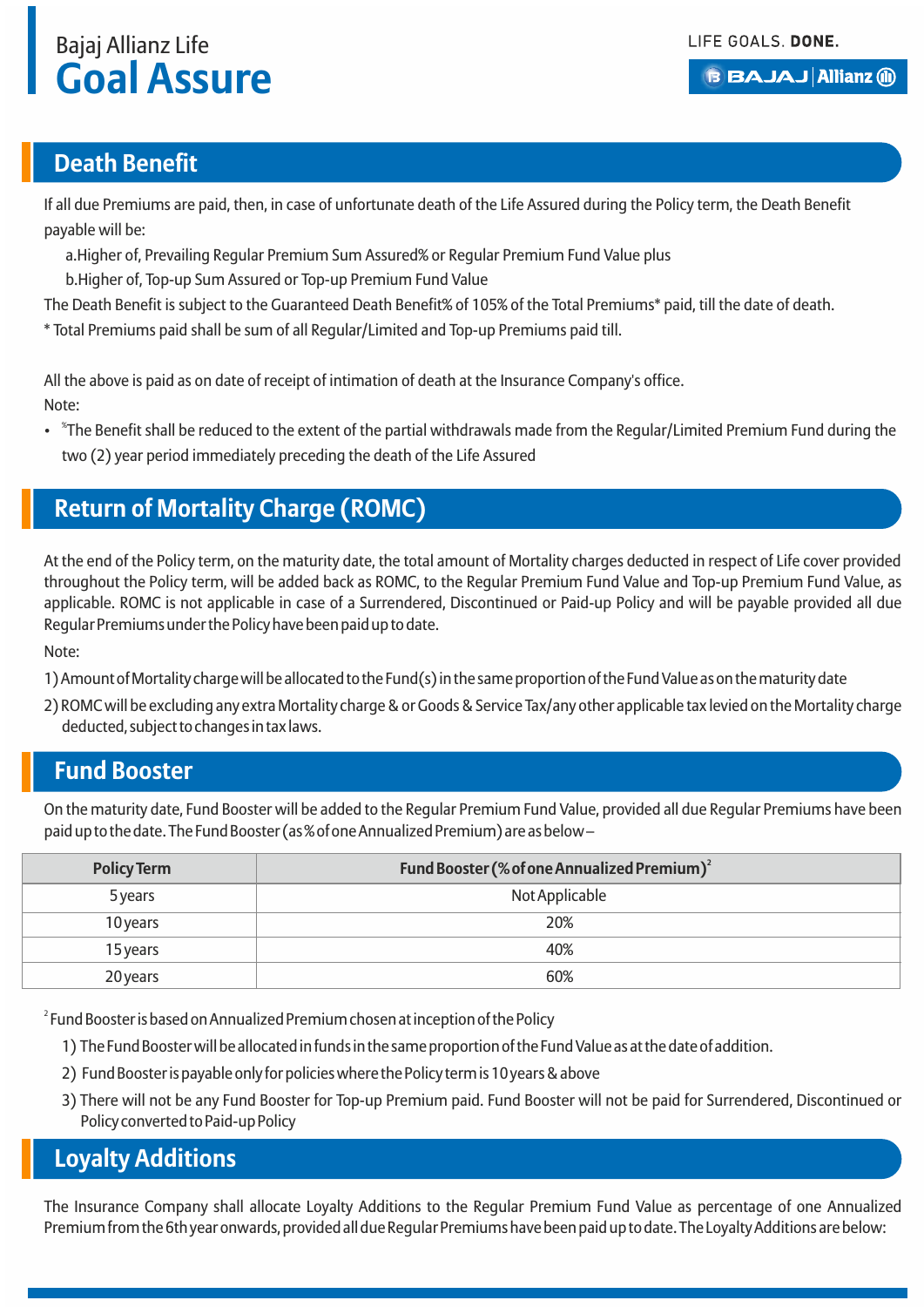LIFE GOALS. DONE.

**BBAJAJ Allianz (ii)** 

## Bajaj Allianz Life **Goal Assure**

| <b>Policy Term</b> | Loyalty Additions (% of one Annualized Premium) <sup>1</sup> |  |
|--------------------|--------------------------------------------------------------|--|
| 5 years            | Not Applicable                                               |  |
| 10 years           | 0.50%                                                        |  |
| 15 years           | 1%                                                           |  |
| 20 years           | 1.5%                                                         |  |

<sup>1</sup> Loyalty Additions are based on Prevailing Annualized Premium as on date of attachment of the Loyalty Addition

- 1) Loyalty additions are payable only for policies where the Annualized Premium chosen at inception is Rs 5 Lakhs & above and wherein the Policy term is 10 years & above. Loyalty additions is not payable where Annualized Premium chosen at inception is below Rs. 5 Lakhs or where the Policy term under the Policy is 5 years
- 2) In case the Premium(s) are un-paid and the Policy is revived during the revival period by paying all due Premiums, the Loyalty Additions due-but-not-allotted during the period the Policy was in Discontinuance will be added to the Fund as on the date of revival.

3) Amount of Loyalty Additions will be allocated in Funds in the same proportion of the Fund Value as at the date of addition. Note:

Loyalty Additions will not be applicable for Top-up Premium paid. Loyalty Additions will not be paid for a Surrendered, Discontinued or Policy converted to Paid-up Policy.

## **Surrender Benefit**

You have the option to surrender your Policy at any time.

- i. On surrender during the lock-in period of first five years of your Policy, the Regular Premium Fund Value, less the Discontinuance/Surrender charge plus the Top-up Premium Fund Value, if any, as on the date of surrender, will be transferred to the Discontinued Life Policy Fund (maintained by the Insurance Company), and Life cover shall cease immediately. The Discontinuance Value as at the end of the lock-in period will be available to you as Surrender Benefit.
- ii. On surrender after the lock-in period of first five years of your Policy, the Surrender Benefit available will be Regular Premium Fund Value plus Top-up Premium Fund Value, if any, as on the date of surrender, and will be payable immediately.
- iii. The Policy shall terminate upon payment of the Surrender/Discontinuance Value by the Insurance Company.

## **Sample Illustration**

Alok is 35 years old and has taken a Bajaj Allianz Life Goal Assure Policy for which he is paying a Premium of Rs. 50,000 p.a. for a payment term of 10 years with a Sum Assured of Rs. 5 Lakhs. He has chosen a Policy term of 15 years. Let's see the benefits available under the Policy.



## **Maturity Benefit**

On the maturity date, Alok's Maturity Benefit, based on the assumed investment returns, are as per the table given below:

| At investment return | <b>Fund Booster</b> | <b>Return of Mortality Charge</b> | <b>Total Maturity Benefit (Fund Value)</b> |
|----------------------|---------------------|-----------------------------------|--------------------------------------------|
| of 8%                | 20,000              | 2,166                             | 9.70.742                                   |
| of 4%                | 20,000              | 2,499                             | 6.50.581                                   |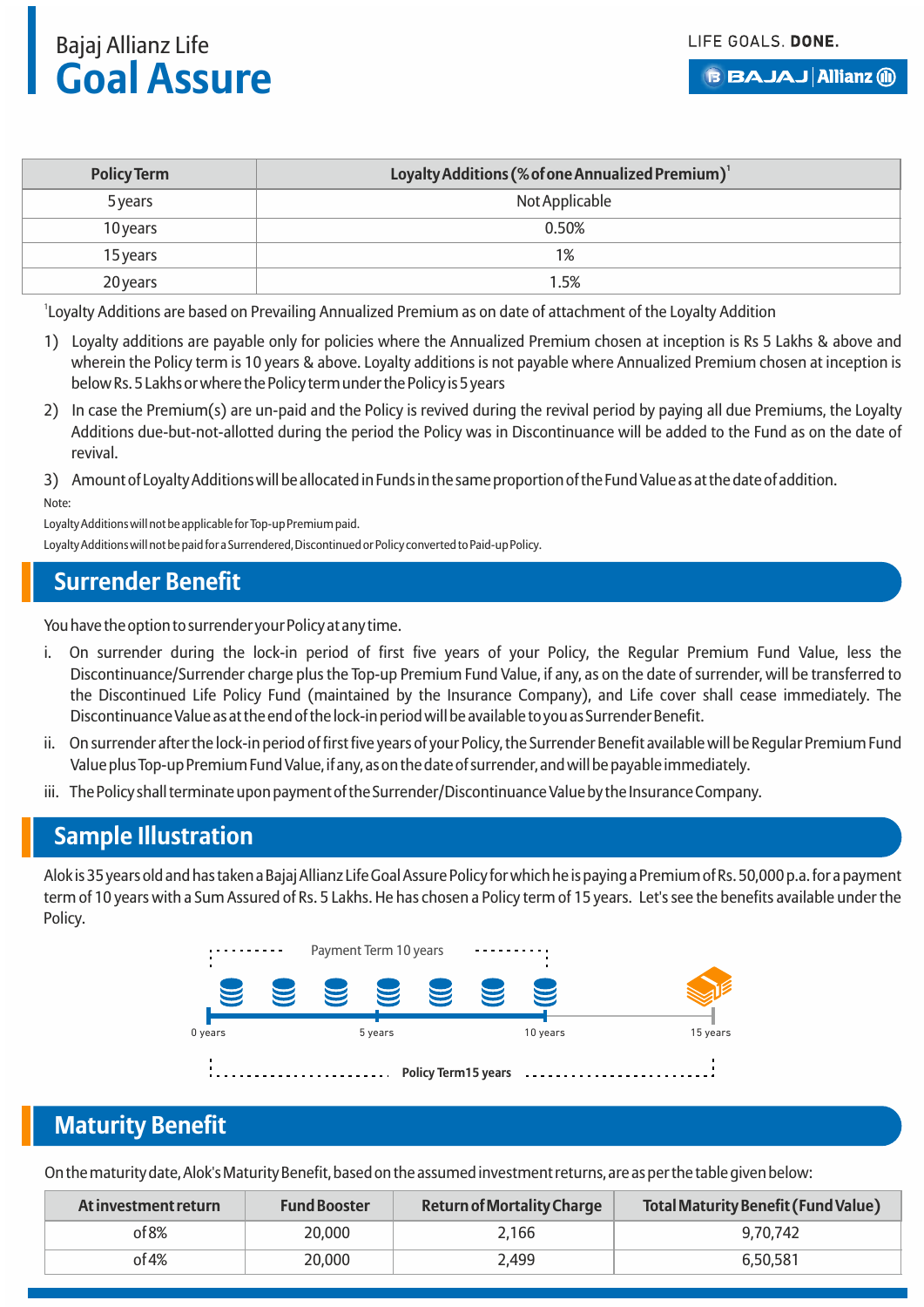#### **BBAJAJ Allianz (ii)**

### **Sample Illustration**

Alok is 35 years old and has taken a Bajaj Allianz Life Goal Assure Policy for which he is paying a Premium of Rs. 50,000 p.a. for a payment term of 10 years with a Sum Assured of Rs. 5 Lakhs. He has chosen a Policy term of 15 years. Let's see the benefits available under the Policy.



## **Maturity Benefit**

On the maturity date, Alok's Maturity Benefit, based on the assumed investment returns, are as per the table given below:

| At investment return | <b>Fund Booster</b> | <b>Return of Mortality Charge</b> | Total Maturity Benefit (Fund Value) |
|----------------------|---------------------|-----------------------------------|-------------------------------------|
| of 8%                | 20,000              | 2,166                             | 9.70.742                            |
| $of 4\%$             | 20,000              | 2,499                             | 6.50.581                            |

## **Death Benefit**

On the maturity date, Alok's Maturity Benefit, based on the assumed investment returns, are as per the table given below:

| At investment return | <b>Death Benefit</b> |
|----------------------|----------------------|
| of 8%                | 7,90,919             |
| of 4%                | 5,87,241             |

The Death Benefit is subject to the Guaranteed Death Benefit, which is 105% of the Total Premiums paid, till the date of death.

*# The above illustrations are considering investment is in the "Pure Stock Fund II"& Goods & Service tax of 18%*

The benefit amount indicated is a non-guaranteed illustrative figure and is subject to Policy terms and conditions.

The returns indicated at 4% and 8% are illustrative and not guaranteed and do not indicate the upper or lower limits of returns under the Policy.

#### **Features**

## **Investment Options and Funds**

Bajaj Allianz Life Goal Assure provides you with four unique portfolio strategies, which can be chosen at the inception of your Policy:

- Investor Selectable Portfolio Strategy
- Wheel of Life Portfolio Strategy
- Trigger Based Portfolio Strategy
- Auto Transfer Portfolio Strategy
	- a) Investor selectable Portfolio Strategy: If you want to allocate your Premiums based on your personal choice and decision, you can opt for this strategy and choose from among the ten (10) Funds below to suit your investment needs.
		- **i. Equity Growth Fund II Risk Profile Very High (SFIN: ULIF05106/01/10EQTYGROW02116)**

The investment objective of this fund is to provide capital appreciation through investment in selected equity stocks that have the potential for capital appreciation.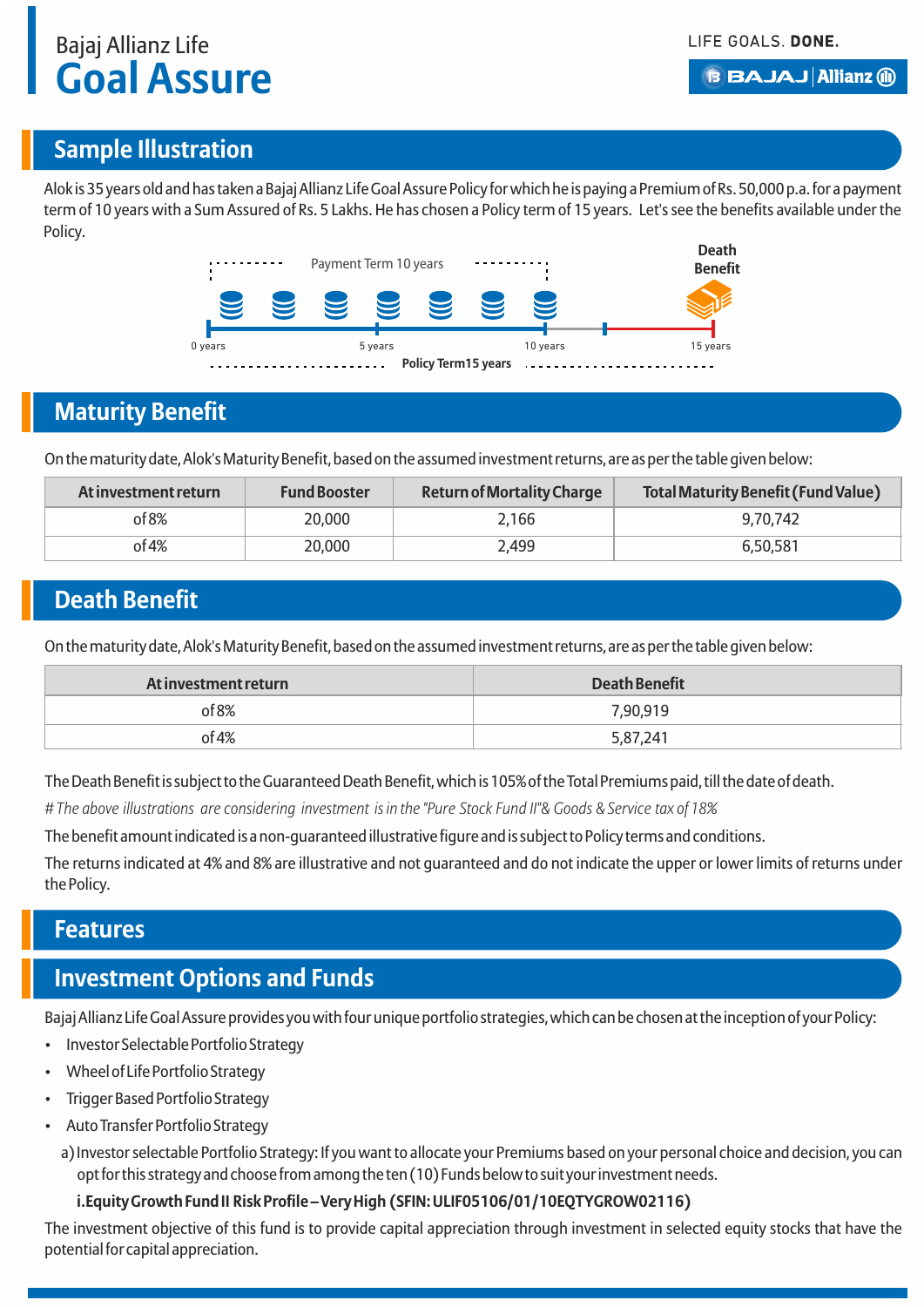

#### **B BAJAJ Allianz (ii)**

## **Investment Options and Funds**

#### **Portfolio Allocation**

| <b>Equity</b>                                            | Not less than 60% |
|----------------------------------------------------------|-------------------|
| <b>Bank deposits</b>                                     | 0% to 40%         |
| Money market instruments Cash, Mutual funds <sup>1</sup> | 0% to 40%         |

#### **ii. Accelerator Mid-Cap Fund II Risk Profile – Very High (SFIN: ULIF05206/01/10ACCMIDCA02116)**

The investment objective of this fund is to achieve capital appreciation by investing in a diversified basket of mid cap stocks and large cap stocks.

#### **Portfolio Allocation**

| <b>Equity</b>                                            | Not less than 60%, Out of the equity investment at least |  |
|----------------------------------------------------------|----------------------------------------------------------|--|
|                                                          | 50% will be in mid cap stocks                            |  |
| <b>Bank deposits</b>                                     | 0% to 40%                                                |  |
| Money market instruments Cash, Mutual funds <sup>1</sup> | $0\%$ to $40\%$                                          |  |

#### **iii. Pure Stock Fund II Risk profile - Very High (SFIN:ULIF07709/01/17PURSTKFUN2116)**

The investment objective of this fund is to specifically exclude companies dealing in Gambling, Contests, Liquor, Entertainment (Films, TV etc.), Hotels, Tobacco & Tobacco related institutions.

#### **Portfolio Allocation**

| <b>Equity</b>                                                                      | Not less than 75% |
|------------------------------------------------------------------------------------|-------------------|
| Money market instruments Cash, Fixed Deposits, Mutual funds <sup>1</sup> 0% to 25% |                   |

#### **iv. Pure Stock Fund Risk profile - Very High (SFIN: :ULIF02721/07/06PURESTKFUN116)**

The investment objective of this fund is to specifically exclude companies dealing in Gambling, Contests, Liquor,

Entertainment (Films, TV etc.), Hotels, Banks and Financial Institutions.

#### **Portfolio Allocation**

| <b>Equity</b>                                            | Not less than 60% |
|----------------------------------------------------------|-------------------|
| <b>Bank deposits</b>                                     | 0% to 40%         |
| Money market instruments Cash, Mutual funds <sup>1</sup> | 0% to 40%         |

#### **v. Asset Allocation Fund II Risk Profile – High (SFIN: ULIF07205/12/13ASSETALL02116)**

The investment objective of this fund will be to realize a level of total income, including current income and capital appreciation, which is consistent with reasonable investment risk. The investment strategy will involve a flexible Policy for allocating assets among equities, bonds and cash. The fund strategy will be to adjust the mix between these asset classes to capitalize on the changing financial markets and economic conditions. The fund will adjust its weights in equity, debt and cash depending on the relative attractiveness of each asset class.

#### **Portfolio Allocation**

| <b>Equity</b>                                | 40%-90%      |
|----------------------------------------------|--------------|
| Debt, Bank deposits & Fixed Income Securitie | $0\% - 60\%$ |
| Money market instruments                     | $0\% - 50\%$ |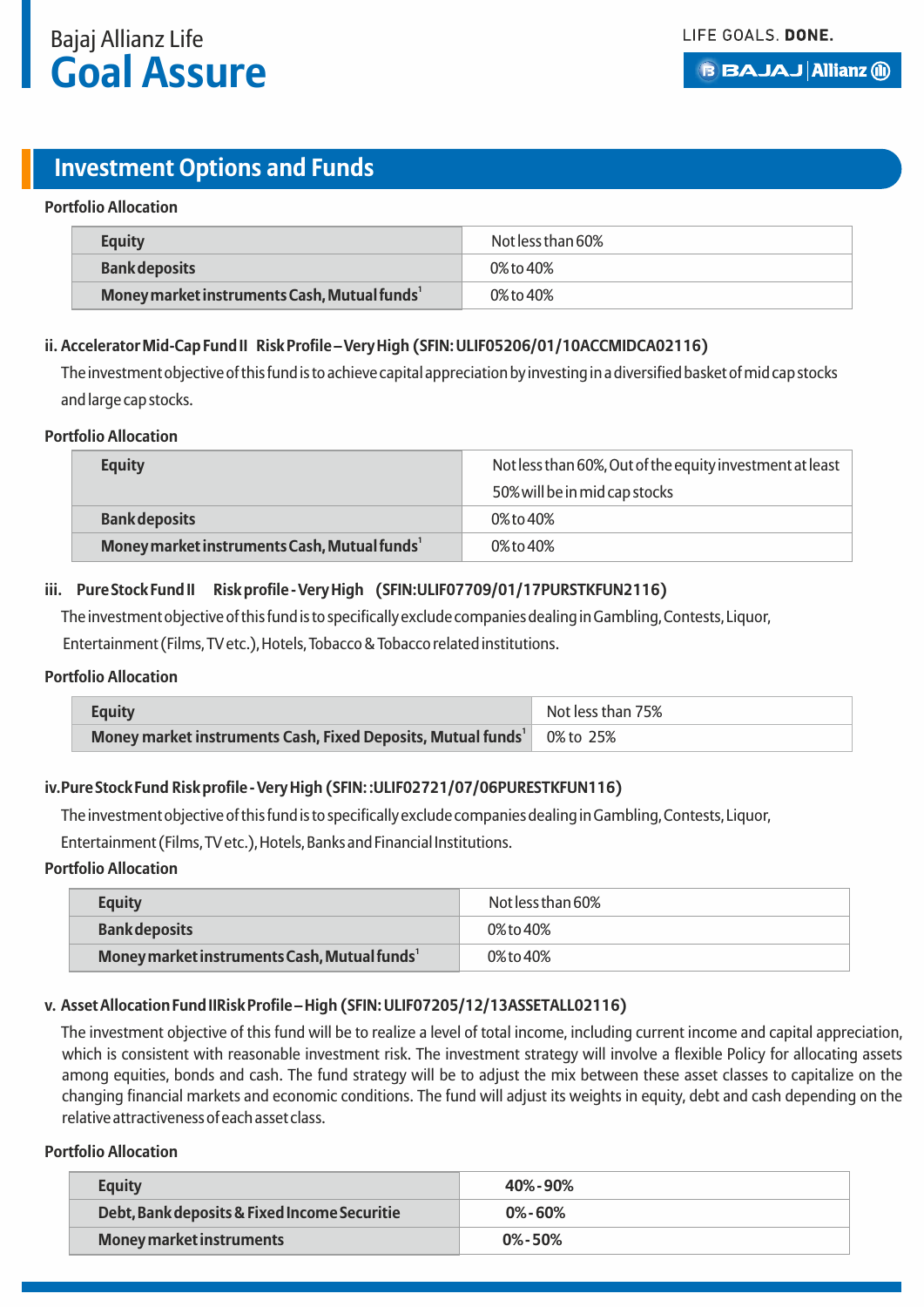## **Investment Options and Funds**

#### vi. Bluechip Equity Fund Risk Profile -High (SFIN: ULIF06026/10/10BLUECHIPEQ116)

The investment objective of this fund is to provide capital appreciation through investment in equities forming part of NSE NIFTY.

#### **Portfolio Allocation**

| <b>Equity</b>                                            | Not less than 60% |
|----------------------------------------------------------|-------------------|
| <b>Bank deposits</b>                                     | 0% to 40%         |
| Money market instruments Cash, Mutual funds <sup>1</sup> | 0% to 40%         |

#### **vii. Bond Fund Risk Profile – Moderate (SFIN: ULIF02610/07/06BONDFUNDLI116)**

The investment objective of this fund is to provide accumulation of income through investment in high quality fixed income securities.

#### **Portfolio Allocation**

| Debt and debt related securities incl. Fixed deposits | 40 to 100% |
|-------------------------------------------------------|------------|
| Money market instruments, Cash, Mutual funds          | 10% to 60% |

#### **viii. Liquid Fund Risk Profile – Low (SFIN: ULIF02510/07/06LIQUIDFUND116)**

The objective of this fund is to have a fund that aims to protect the invested capital through investments in liquid money market and short-term instruments.

#### **Portfolio Allocation**

| <b>Bank deposits and Money Market Instruments</b><br>100% |
|-----------------------------------------------------------|
|-----------------------------------------------------------|

#### **ix. Flexi Cap Fund Risk Profile – Very High (SFIN: ULIF07917/11/21FLXCAPFUND116)**

To achieve capital appreciation by investing in a diversified basket of stocks across market capitalizations i.e. Large cap, mid cap and small cap

#### **Portfolio Allocation**

| <b>Equity and Equity related Instruments</b>        | 65% - 100%  |
|-----------------------------------------------------|-------------|
| Cash, Bank deposits, Liquid Mutual funds# and money | $0\%$ - 35% |
| market instruments                                  |             |

#### **x. Sustainable Equity Fund Risk Profile – Very High (SFIN: ULIF08017/11/21SUSEQUFUND116)**

To focus on investing in select companies from the Investment universe, which conduct business in socially and environmentally responsible manner while maintaining governance standards

#### **Portfolio Allocation**

| <b>Equity and Equity related Instruments</b>        | 65% - 100%   |
|-----------------------------------------------------|--------------|
| Cash, Bank deposits, Liquid Mutual funds# and money | $0\% - 35\%$ |
| market instruments                                  |              |

1 The maximum investment in mutual funds shall be governed by the relevant IRDAI guidelines.

#1The maximum investment in Liquid mutual funds shall be governed by the relevant IRDAI guidelines.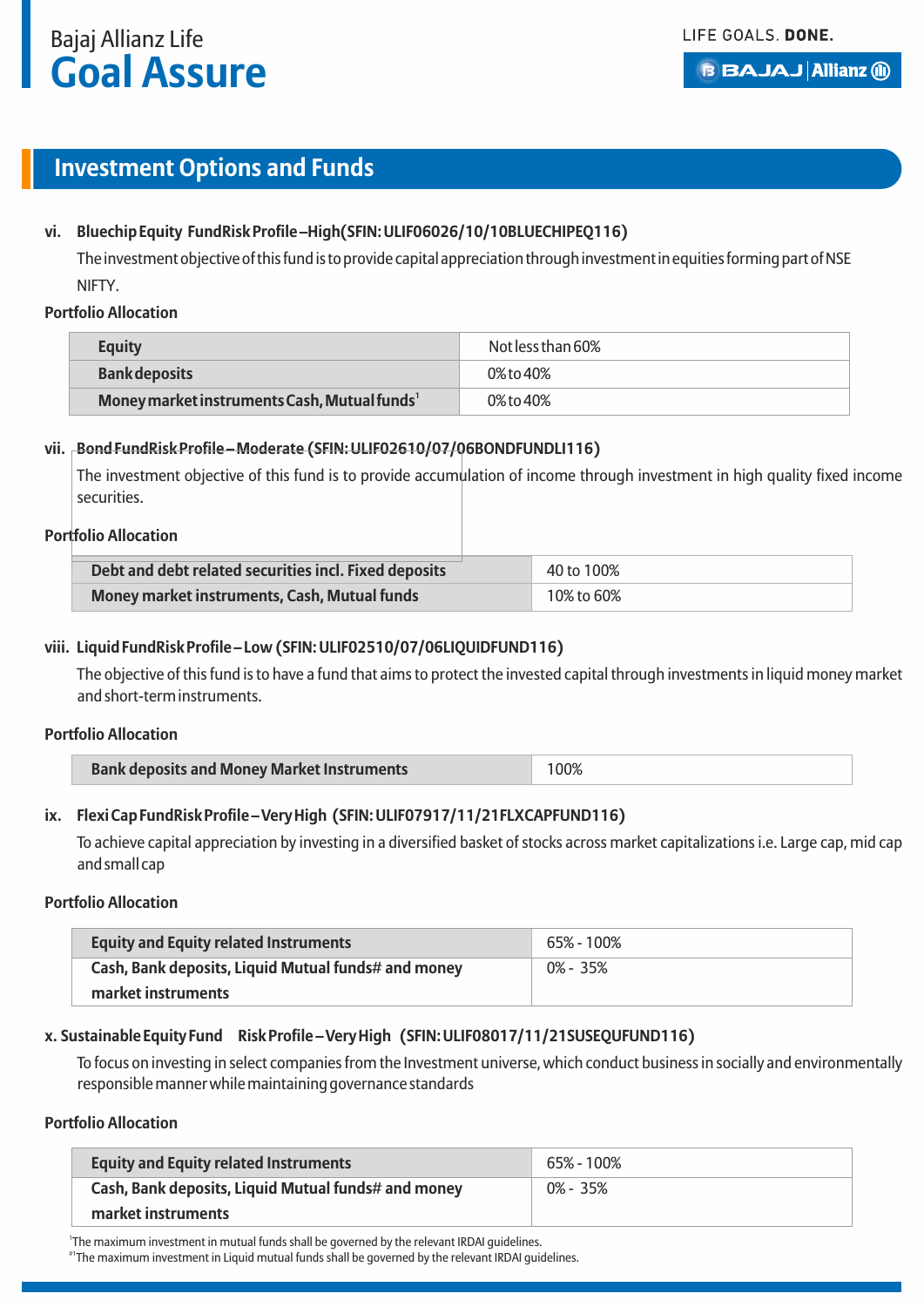- You can choose one or more investment funds within the Investor selectable Portfolio Strategy.
- You have the option to switch units from one fund to another, by giving written notice to the Insurance Company.
- You can switch out of this Portfolio Strategy at any policy anniversary by giving a written notice to the Insurance Company 30 days in advance.
- b) Wheel of Life Portfolio Strategy:
- This provides you with a "Years to maturity" based portfolio management.
- You can opt for this Portfolio Strategy at the commencement of the Policy or can switch to this Portfolio Strategy at any subsequent Policy anniversary by giving a written notice to the Insurance Company
- 30 days in advance.
- If this Portfolio Strategy is opted, your Regular Premium and the Top-up Premium, if any, would be allocated in the Funds mentioned (namely Bluechip Equity Fund, Equity Growth Fund II, Accelerator Mid-Cap Fund II, Bond Fund & Liquid Fund) in the proportion as mentioned in the table below, depending on the outstanding years to maturity.
- If you have opted for this Portfolio Strategy:
	- The Insurance Company will reallocate the Regular Premium and Top-up Premium, if any among various funds in the proportion based on your outstanding years to maturity
	- The Regular Premium and Top-up Premium, if any, paid in that particular Policy year will also be allocated in the same proportion.
- On each Policy anniversary, we will reallocate your Fund Value among various funds in the proportion based on your outstanding years to maturity.
- ·All allocation & de-allocation of unit will be based on the prevailing unit price
- ·This will ensure that a balance is maintained between your "years to maturity" and level of risk on your investments, to optimize the returns
- ·The proportion of allocation/reallocation of your Regular Premium / Fund Value into various funds based on your outstanding years to maturity will be as follows:

|                                    |                                       | Proportion in following three Funds (%) |                                               |              |                      |                              |
|------------------------------------|---------------------------------------|-----------------------------------------|-----------------------------------------------|--------------|----------------------|------------------------------|
| <b>Years to</b><br><b>Maturity</b> | <b>Bluechip Equity</b><br><b>Fund</b> | <b>Equity Growth</b><br><b>Fund II</b>  | <b>Accelerator Mid-</b><br><b>Cap Fund II</b> | <b>Total</b> | <b>Bond Fund (%)</b> | <b>Liquid Fund</b><br>$(\%)$ |
| 20 & above                         | 20                                    | 50                                      | 30                                            | 100          | $\mathbf 0$          | 0                            |
| 19                                 | 30                                    | 50                                      | 20                                            | 100          | $\mathbf 0$          | $\mathbf 0$                  |
| 18                                 | 30                                    | 50                                      | 20                                            | 100          | $\mathbf 0$          | 0                            |
| 17                                 | 30                                    | 50                                      | 20                                            | 100          | $\bf{0}$             | 0                            |
| 16                                 | 30                                    | 50                                      | 20                                            | 100          | 0                    | 0                            |
| 15                                 | 40                                    | 40                                      | 15                                            | 95           | 5                    | 0                            |
| 14                                 | 40                                    | 40                                      | 10                                            | 90           | 10                   | $\mathbf 0$                  |
| 13                                 | 40                                    | 40                                      | 5                                             | 85           | 15                   | 0                            |
| 12                                 | 40                                    | 40                                      | 0                                             | 80           | 20                   | $\mathbf 0$                  |
| 11                                 | 40                                    | 35                                      | 0                                             | 75           | 25                   | $\mathbf 0$                  |
| 10                                 | 40                                    | 30                                      | 0                                             | 70           | 30                   | 0                            |
| 9                                  | 40                                    | 25                                      | $\mathbf 0$                                   | 65           | 35                   | $\mathbf 0$                  |
| 8                                  | 40                                    | 20                                      | 0                                             | 60           | 40                   | $\mathbf 0$                  |
| $\overline{\mathcal{L}}$           | 40                                    | 15                                      | 0                                             | 55           | 45                   | 0                            |
| 6                                  | 40                                    | 10                                      | 0                                             | 50           | 50                   | 0                            |
| 5                                  | 40                                    | 0                                       | 0                                             | 40           | 55                   | 5                            |
| 4                                  | 30                                    | 0                                       | 0                                             | 30           | 60                   | 10                           |
| 3                                  | 20                                    | 0                                       | $\mathbf 0$                                   | 20           | 65                   | 15                           |
| $\overline{2}$                     | 10                                    | 0                                       | 0                                             | 10           | 70                   | 20                           |
|                                    | 0                                     | 0                                       | 0                                             | $\mathbf 0$  | 80                   | 20                           |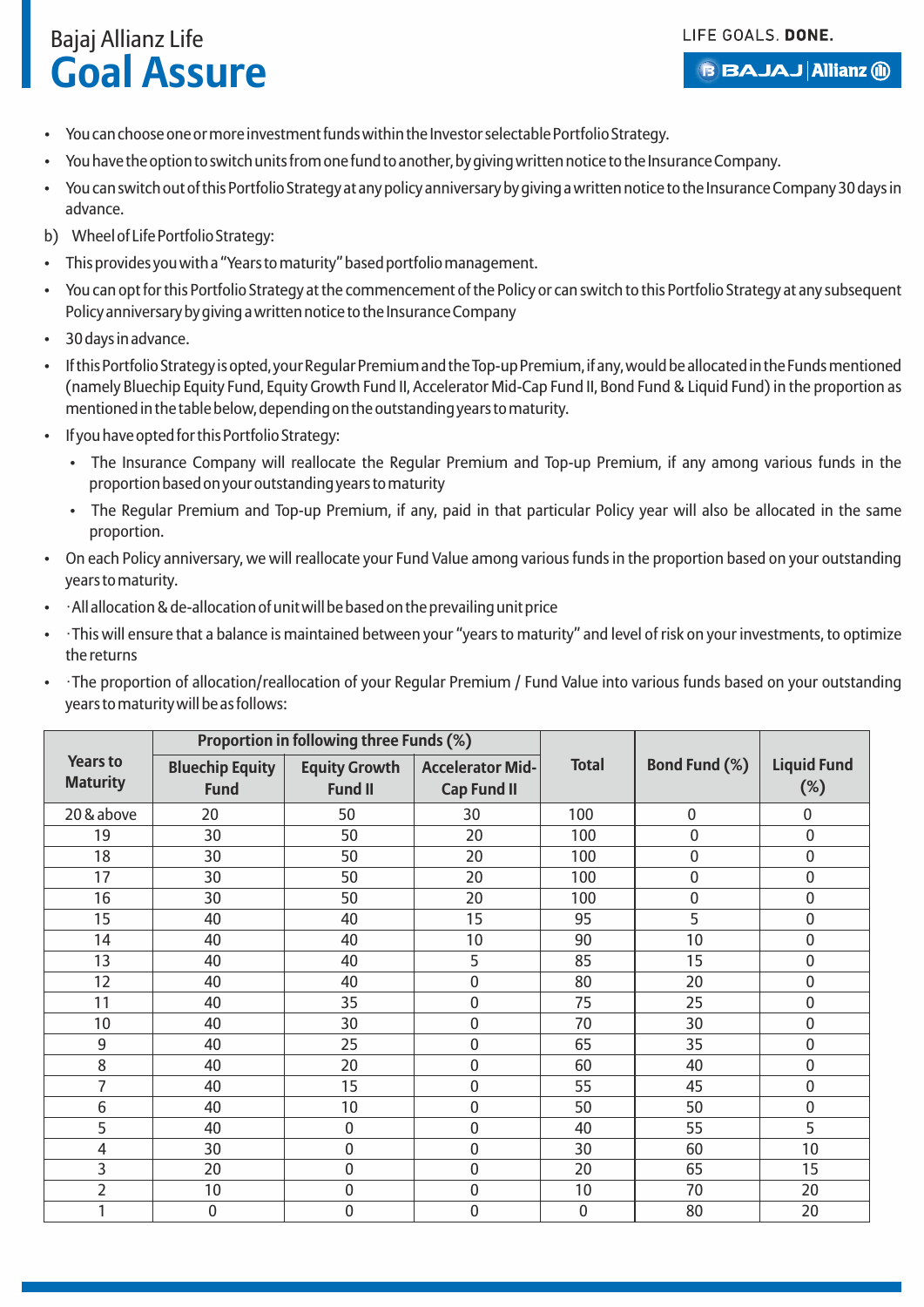LIFE GOALS. DONE.

## Bajaj Allianz Life **Goal Assure**

- **BBAJAJ Allianz (il)**
- You will not have the option to switch units or change the apportionment of Premium to various funds, under this portfolio strategy.
- You can opt out of this Portfolio Strategy at any subsequent Policy anniversary by giving a written notice to the Insurance Company 30 days in advance.
- In case of partial withdrawal, the withdrawal of units from each fund will be done in the same proportion as the value of the Units held in that Fund as on date of withdrawal. You will not have any choice to opt the fund from which the partial withdrawal of units is to be done.

#### **c) Trigger Based Portfolio Strategy**:

- This strategy helps you in 'Securing your Gains' and maintain your asset allocation.
- You can opt for this Portfolio Strategy at the commencement of the Policy only
- · Your Premium will be allocated to two funds Equity Growth Fund II, an equity oriented fund and Bond Fund, a debt oriented fund in a 75%: 25% proportion. The fund allocation may subsequently get altered due to market movements.
- We will re-balance or reallocate funds in the portfolio based on a pre-defined trigger event. The trigger event is defined as a 15% upward movement in Unit Price of Equity Growth Fund II, since the previous rebalancing or from the Unit Price at the inception of the Policy, whichever is later.
- On the occurrence of the trigger event, any value of units in Equity Growth Fund II which is in excess of three times the value of units in Bond Fund is considered as gains and is switched to the Liquid Fund – by redemption of appropriate units from Equity Growth Fund II.
- Such rebalancing will ensures that gains are capitalized and protected from future equity market fluctuations, while maintaining the asset allocation between Equity Growth Fund II and Bond Fund at 75%:25%.
- · You can opt out of this Portfolio Strategy at any subsequent Policy anniversary by giving a written notice to the Insurance Company 30 days in advance.

#### **d) Auto Transfer Portfolio Strategy**:

- · This strategy helps you to invest your money in a systematic way by automatically transferring your money every month, from low risk fund to fund(s) of your choice.
- · You can opt for this Portfolio Strategy at the commencement of the Policy or can switch to this Portfolio Strategy at any subsequent Policy anniversary by giving a written notice to the Insurance Company 30 days in advance.
- · In this Portfolio Strategy, your Premium will be allocated in Bond Fund and / or Liquid Fund, as specified by you
- At the start of each monthly anniversary of the Policy, a proportion (as mentioned below) of Fund Value in the Bond Fund and/or Liquid Fund as on that date will be switched to the other Fund/s (available in the product) as specified by you.
- The proportion to be switched will depend upon the number of outstanding months till the next Premium due date. The proportion would be as mentioned below:

| Outstanding no. of months till   11<br>the next premium due date |  |     |     |  |     |  |  |
|------------------------------------------------------------------|--|-----|-----|--|-----|--|--|
| <b>Proportion of Fund Value</b>                                  |  | 1/9 | 1/8 |  | 1/4 |  |  |

- The strategy will not be available if the Policyholder has opted for monthly mode.
- You can opt out of this Portfolio Strategy at any subsequent Policy anniversary by giving a written notice to the Insurance Company 30 days in advance.

## **Partial withdrawal**

- You have the option to make partial withdrawals, any time after the fifth Policy year, subject to the following conditions: The minimum amount of partial withdrawal is Rs. 5,000.
	- The Regular Premium Fund Value should not fall below four times of the prevailing Annualized Premium after a partial withdrawal.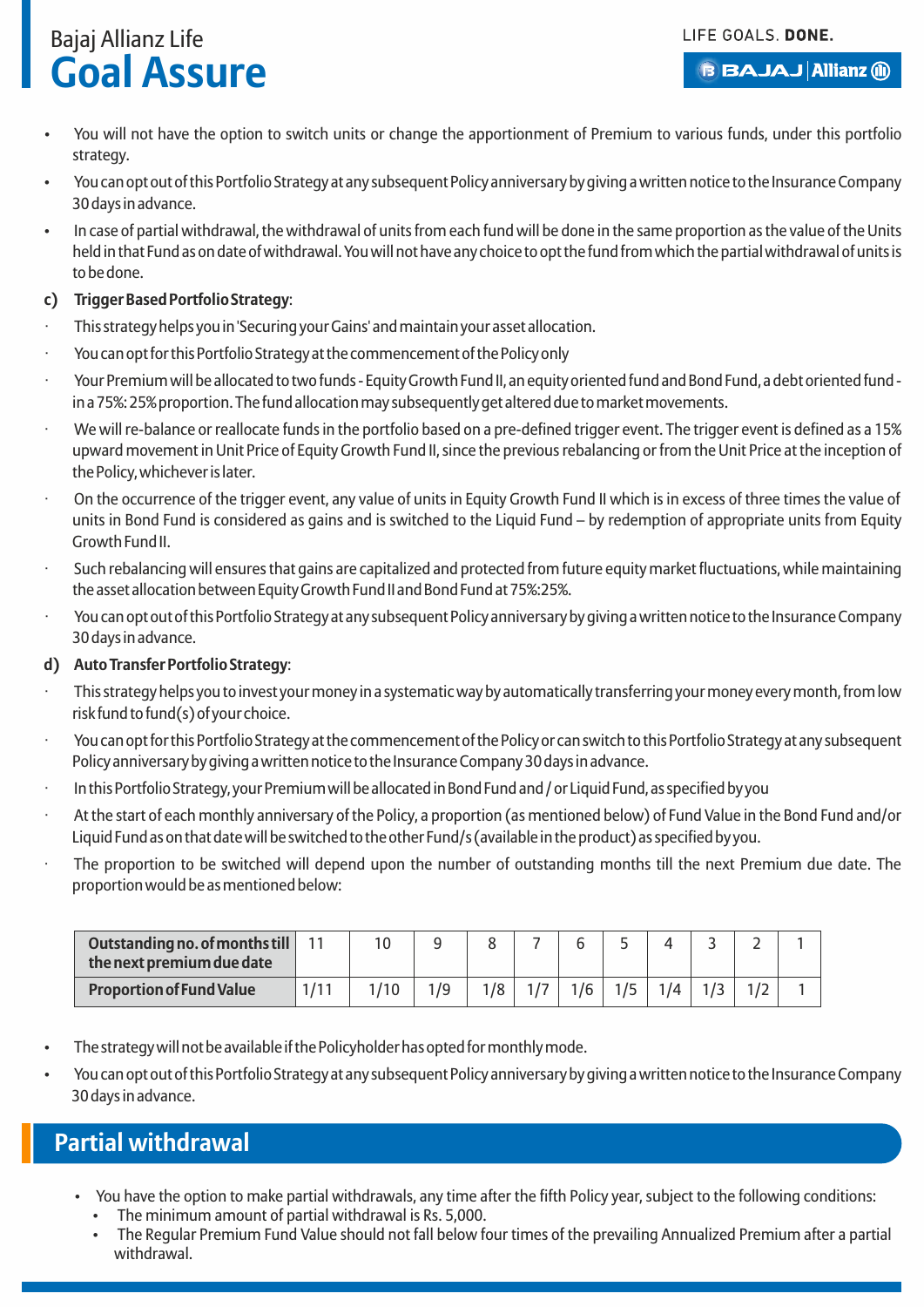#### LIFE GOALS. DONE.

## Bajaj Allianz Life **Goal Assure**

**BBAJAJ Allianz (ii)** 

- Partial withdrawals will be paid by canceling the units at prevailing Unit Price.
- All partial withdrawals will be first made from eligible Top-up Premium Fund Value, if any, on First in First out (FIFO) basis. Once the eligible Top-up Premium Fund Value is exhausted, further partial withdrawals will be made from the Regular Premium Fund Value. For the purpose of partial withdrawals, each payment of Top-up Premium shall have a lock-in period of five years.
- The maximum amount of partial withdrawal at any one time is 10% of the Total Premiums paid, as on the withdrawal request date.
- Partial withdrawal will not be permitted if the proposed withdrawal will result in the Regular Premium Fund Value falling below four (4) times of the Annual Premium.
- A maximum of two partial withdrawals can be made in any one Policy year.
- The total amount withdrawn through-out the Policy term cannot exceed 50% of the Total Premiums paid,.
- The time interval between any two partial withdrawals cannot be less than 3 months.
- A partial withdrawal shall be disallowed if it results in foreclosure of the Policy contract.
- In case of minor life, partial withdrawal is allowed only after attaining age of 18 years
- In the Investor Selectable Portfolio Strategy, you will have the option to choose the fund(s) from which you want to make partial withdrawals.
- In the Wheel of Life Portfolio Strategy, Trigger Based Portfolio Strategy or Auto Transfer Portfolio Strategy withdrawal of units from each fund will be done in the same proportion as the value of the Units held in that Fund as on date of withdrawal. You will not have any choice to opt the fund from which the partial withdrawal of units is to be done.
- The Insurance Company may vary the minimum/ maximum value of units to be withdrawn, maximum number of withdrawals allowed during a Policy year, maximum amount of total withdrawal allowed during the Policy term, minimum time gap to maintain between two withdrawals and/or the minimum balance of value of units to be maintained after such partial withdrawals (subject to prior approval from the IRDAI) by giving you a written notice of three months in advance.

## **Premium Apportionment – Only under the Investor Selectable Portfolio Strategy**

- Under the Investor Selectable Portfolio Strategy, you can choose to invest fully in any one fund or allocate your Regular Premium and Top-up Premium into the various funds in a proportion that suits your investment needs. The Premium apportionment to any fund must be at least 5%
- You may, at any time, change the proportion of Regular Premium and Top-up Premium to the funds you wish to invest
- Miscellaneous charge, as mentioned in the Table of Charges given below, will be applicable for change in Premium apportionment
- The Insurance Company will reserve the right to revise the minimum apportionment percentages upon giving written notice of not less than three months, subject to obtaining clearance from the IRDAI
- In case of Wheel of Life Portfolio Strategy, Trigger Based Portfolio Strategy or Auto Transfer Portfolio Strategy, you cannot change the apportionment. The apportionment of the allocated Regular Premium and Top-up Premium will be as per the respective Portfolio Strategies.

## **Switching between funds -- Only under the Investor Selectable Portfolio Strategy**

- You have the flexibility to switch units between your investment funds according to your risk appetite and investment decisions, by giving written notice to the Insurance Company
- You can make unlimited free switches
- The minimum switching amount is Rs. 5,000 or the value of units in the fund to be switched from, whichever is lower
- The Insurance Company shall effect the switch by redeeming units from the fund to be switched from and allocating new units in the fund being switched to at their respective Unit Price
- ·Switching between funds is not allowed when Wheel of Life Portfolio Strategy, Trigger Based Portfolio Strategy or Auto Transfer Portfolio Strategy is opted for.

## **Switching of Portfolio Strategy**

You may, at any Policy anniversary, switch out from any of the four unique portfolio strategies i.e. Investor Selectable Portfolio Strategy, Wheel of Life Portfolio Strategy, Trigger Based Portfolio Strategy or Auto Transfer Portfolio Strategy and switch into anyone of the following three strategies -

- Investor Selectable Portfolio Strategy
- Wheel of Life Portfolio Strategy
- Auto Transfer Portfolio Strategy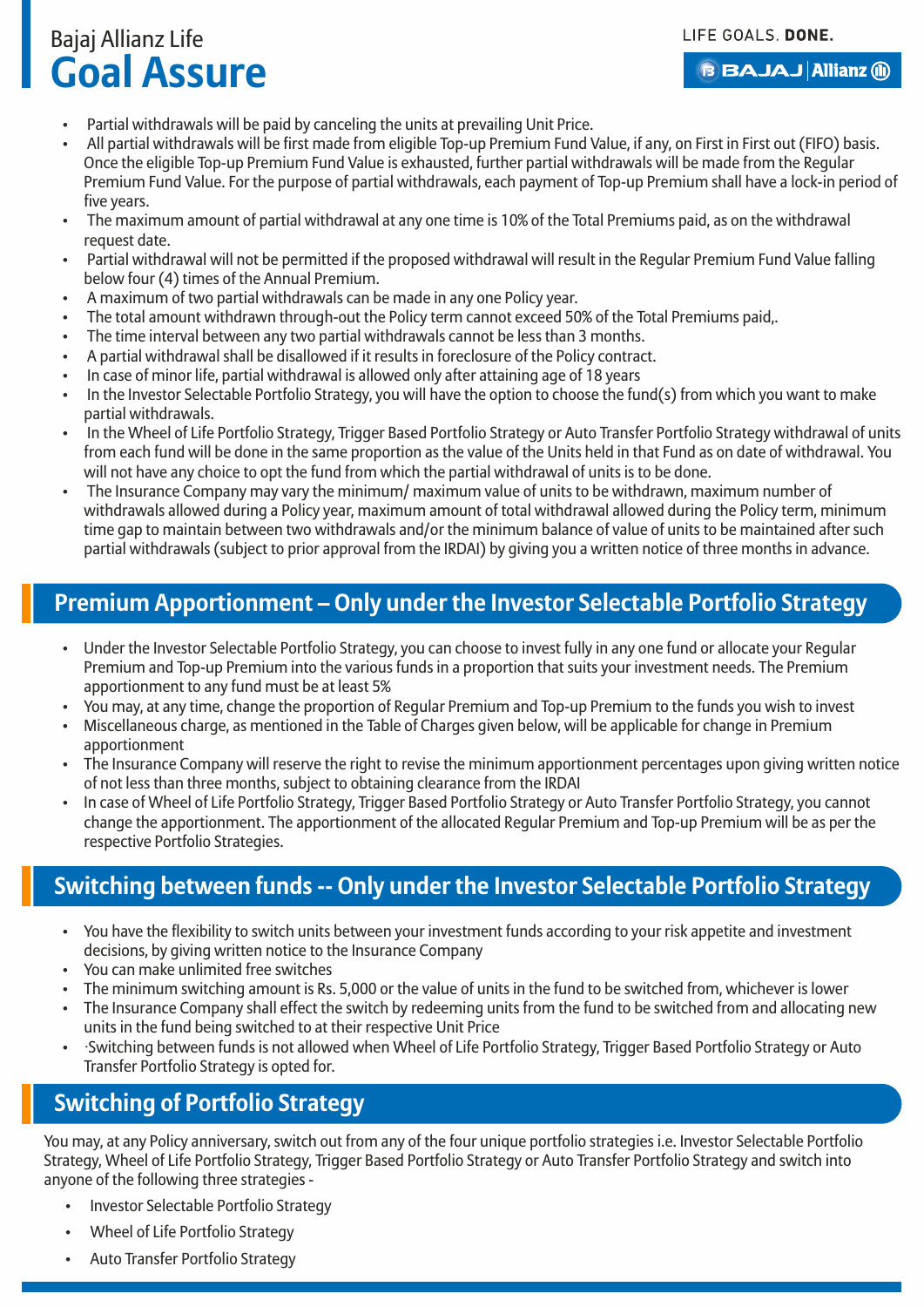**BBAJAJ Allianz (ii)** 

- Trigger Based Portfolio Strategy can be opted for only at inception. Once you have opted out of Trigger Based Portfolio Strategy, you cannot choose the Trigger Based Portfolio Strategy again during the term of the Policy
- Switching out of Portfolio strategy can be done by giving a 30 days written notice prior to the Policy anniversary
- On switching in to the Investor Selectable Portfolio Strategy from any of the other Portfolio Strategy, the existing funds and the new Premiums paid will be allocated into the fund(s) of your choice.
- On switching out of the Investor Selectable Portfolio Strategy to Wheel of Life Portfolio Strategy or Auto Transfer Portfolio Strategy any, the existing funds and the new Premiums paid will be allocated as per the respective Portfolio Strategy.
- Miscellaneous charge, as mentioned in Table of Charges, will be applicable

### **Premium payment frequency**

You can opt to alter your Regular/Limited Premium payment frequency any time, to any other Premium payment frequency (i.e., yearly, half-yearly, quarterly or monthly), provided the existing & requested Premium payment frequencies can be aligned and subject to minimum Premium limits under the plan.

| Premium frequency       | Monthly | Juarterly | <b>Half yearly</b> | Yearly |
|-------------------------|---------|-----------|--------------------|--------|
| Frequency Factor (freq) | . .     | 74        |                    |        |

Quarterly & Monthly Premium payment frequency will be available under auto-debit options as approved by RBI Miscellaneous charge, as mentioned in the Table of Charges given below, will be applicable for the option.

### **Option to reduce the Regular/Limited Premium**

- You will have the option to reduce the prevailing Regular/Limited Premium under the Policy after the first five (5) Policy years.
- The reduction can be up to a maximum percentage of 50% of the Regular/Limited Premium at the inception of the Policy.
- Once reduced, the same cannot be increased, even to the Regular/Limited Premium at inception of the Policy.
- On receipt of the reduced Premium, the prevailing Sum Assured under the Policy will be correspondingly reduced.
- Miscellaneous charge, as mentioned in Table of Charges, will be applicable

## **Change the Premium paying term**

You can choose to increase or decrease your Premium paying term (chosen at inception) after the end of the 5th Policy year, provided all due Premiums have been paid till date. The increase or decrease in Premium payment term is subject to the Premium payment term and Policy term combinations available under the plan. Such change can be done by giving a 30 days written notice prior to the Policy anniversary after the end of the fifth Policy year.

Miscellaneous charge, as mentioned in the Table of Charges given below, will be applicable for the option.

## **Top-up Premium**

- You can make lump sum investments at any time except during the last five Policy years, by paying Top-up `Premiums, over and above the Regular/Limited Premiums payable, provided all due premiums have been paid.
- Top-up Premiums would be treated as a single Premium.
- The minimum Top-up Premium is  $\overline{\text{55}}$ ,000
- The amount of Top-up Premium paid by you would determine your Top-up Sum Assured on your life. The Top-up Sum Assured will be 1.25 times of Top-up Premium paid
- At any point of time during the currency of your Policy, the total Top-up Premiums paid shall not exceed the sum total of the Regular/Limited Premiums paid at that point of time.
- Each Top-up Premium paid by you will have a lock-in period of 5 (five) years, except in case of complete surrender of Policy, and the lock in would apply from the date of payment of each Top-up Premium.
- The Insurance Company reserves the right to disallow a Top-up Premium based on the board approved underwriting guidelines.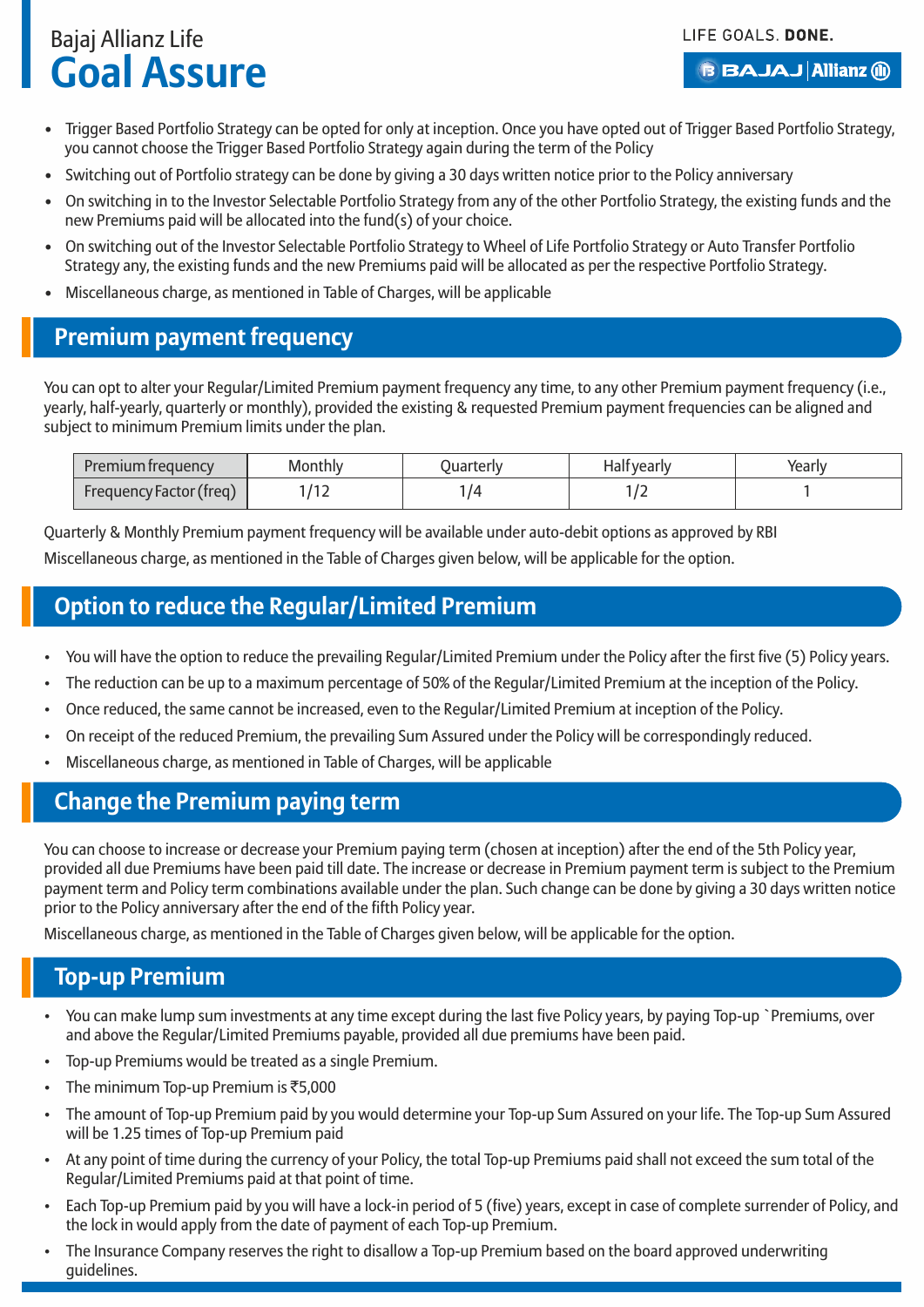#### **BBAJAJ Allianz (il)**

### **Settlement Option**

#### **Option to take Maturity Benefit in instalments** -

- a. You will have the option to receive your Maturity Benefit in installments (payable yearly, half yearly, quarterly or monthly) spread over a maximum period of five (5) years
- b. The Policy monies will continue being invested in the same Fund(s) and in the same proportion as on the Maturity date. However, you have the option to switch fund(s)
- c. The first instalment will be payable on the Maturity Date
- d. The amount paid out to you in each installment will be the outstanding Fund Value, as at that installment date divided by the number of outstanding installments, hiked-up by 0.5%. Therefore, each installment is equal to [Fund Value / No. of Outstanding Installment] \* 1.005. The hike-up is called the Return Enhancer.
- e. Installment payment will be made by redeeming units from the Funds at the unit price applicable on the installment date
- f. Investment risk during the settlement period will be borne by You
- g. During this period, in case of death of the Life Assured, the Death Benefit, which will be higher of 105% of Premium paid or outstanding Fund Value, will be paid as a lumpsum to the nominee and the Policy will be terminated
- h. Rider covers will not be available
- i. No partial withdrawals are allowed during the settlement period
- j. Only fund management charge and mortality charge shall be applicable during the settlement period
- k. Alternatively, you will have an option to withdraw the Fund Value completely, anytime during the settlement period. The Fund Value will be calculated as the total number of outstanding units in the Policy multiplied by the unit price as on date of complete withdrawal

#### **Option to take Death Benefit in instalments** -

- a. In case of death of the Life Assured during the Policy term, the nominee will have the option to receive the Death Benefit in installments (payable yearly, half yearly, quarterly or monthly) spread over a maximum period of five (5) years
- b. The Death Benefit will be unitized in the same Fund(s) and in the same proportion as on the date of intimation of death. However, the nominee has the option to switch fund(s)
- c. The first instalment of the Death Benefit will be payable on the date of intimation of death
- d. The amount paid out to the nominee in each installment will be the outstanding Fund Value, as at that installment date divided by the number of outstanding installments, hiked-up by 0.5%. Therefore, each installment is equal to [Fund Value / No. of Outstanding Installment] \* 1.005. The hike-up is called the Return Enhancer
- e. Installment payment will be made by redeeming units from the Fund(s) at the unit price applicable on the installment date
- f. Investment risk during the settlement period will be borne by the nominee
- g. No risk cover or Rider covers will be available
- h. No partial withdrawals are allowed during the settlement period
- i. Only fund management charge shall be applicable during the settlement period
- j. Alternatively, the nominee will have an option to withdraw the Fund Value completely, anytime during the settlement period. The Fund Value will be calculated as the total number of outstanding units in the Policy multiplied by the unit price as on date of complete withdrawal

#### **Tax Benefits**

Premium paid, Maturity Benefit, Death Benefit and Surrender Benefit are eligible for tax benefits as per extant Income Tax Act, subject to the provision stated therein and as amended from time to time

You are requested to consult your tax consultant and obtain independent tax advice for eligibility and before claiming any benefit under the Policy.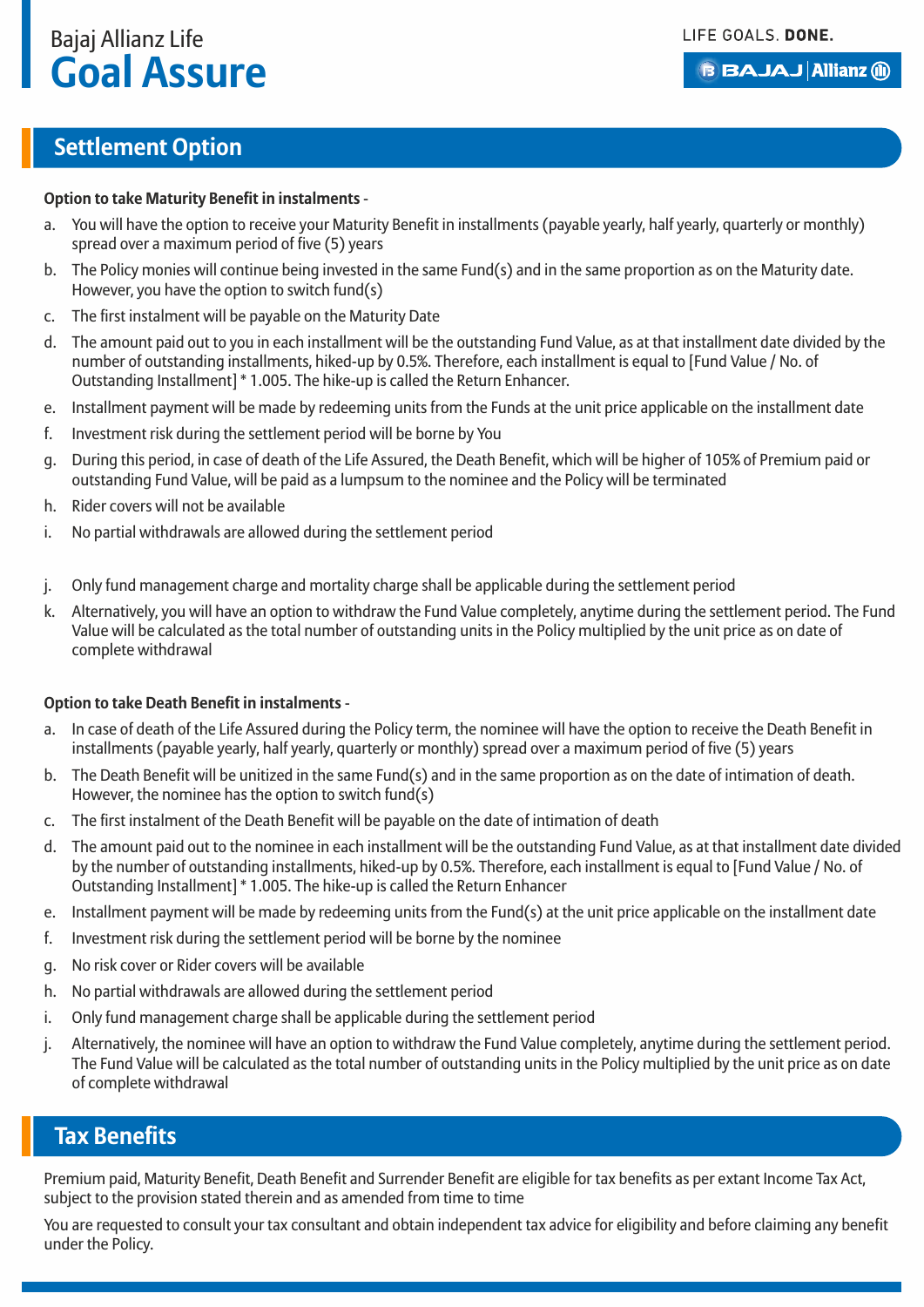**BBAJAJ Allianz (ii)** 

| <b>Parameter</b>                                                     |                                                                                                                                                                              |                                            |                  |                              | <b>Details</b> |                    |                         |                 |
|----------------------------------------------------------------------|------------------------------------------------------------------------------------------------------------------------------------------------------------------------------|--------------------------------------------|------------------|------------------------------|----------------|--------------------|-------------------------|-----------------|
| <b>Minimum Entry Age</b>                                             | 0 year                                                                                                                                                                       |                                            |                  |                              |                |                    |                         |                 |
|                                                                      | In case of minor life, the risk cover will commence immediately on date of commence-<br>ment of Policy and the policy will vest on the attainment of majority (age 18 years) |                                            |                  |                              |                |                    |                         |                 |
|                                                                      |                                                                                                                                                                              |                                            |                  |                              |                |                    |                         |                 |
| <b>Maximum Entry Age</b>                                             | 60 years                                                                                                                                                                     |                                            |                  |                              |                |                    |                         |                 |
| <b>Maximum Age at Maturity</b><br><b>Policy Term</b>                 |                                                                                                                                                                              | 75 years<br>5/10/15/20 years               |                  |                              |                |                    |                         |                 |
| <b>Premium Payment Term (PPT)</b>                                    | The Premium payment term will be as follows                                                                                                                                  |                                            |                  |                              |                |                    |                         |                 |
|                                                                      | <b>Premium Paying</b>                                                                                                                                                        |                                            |                  | 5 years                      |                | 5, 7 or 10         | 10 or 15                | 15 or 20        |
|                                                                      | <b>Term</b>                                                                                                                                                                  |                                            |                  |                              |                | years              | years                   | years           |
|                                                                      | <b>Policy term</b>                                                                                                                                                           |                                            |                  | 5 years                      |                | 10 years           | 15 years                | 20 years        |
| <b>Minimum Premium</b>                                               |                                                                                                                                                                              |                                            |                  |                              |                |                    |                         |                 |
| (Modal Premium & Top-up)                                             | <b>Frequency</b><br>Premium (in $\bar{z}$ )                                                                                                                                  |                                            | Yearly<br>36,000 | <b>Half-yearly</b><br>18,000 |                | Quarterly<br>9,000 | <b>Monthly</b><br>3,000 | Top-up<br>5,000 |
|                                                                      |                                                                                                                                                                              |                                            |                  |                              |                |                    |                         |                 |
|                                                                      | Quarterly & Monthly Premium payment frequency will be available under auto-                                                                                                  |                                            |                  |                              |                |                    |                         |                 |
|                                                                      | debit options as approved by RBI                                                                                                                                             |                                            |                  |                              |                |                    |                         |                 |
| <b>Premium Payment Frequency</b>                                     |                                                                                                                                                                              | Yearly, Half-yearly, Quarterly and Monthly |                  |                              |                |                    |                         |                 |
| <b>Minimum Sum Assured</b>                                           | 10 times Annualized Premium                                                                                                                                                  |                                            |                  |                              |                |                    |                         |                 |
| <b>Maximum Sum Assured</b>                                           | $X^*$ Annualized Premium, where X is based on age at entry and Policy term as<br>mentioned below                                                                             |                                            |                  |                              |                |                    |                         |                 |
|                                                                      | For Annualized Premium of ₹36,000 to ₹4,99,999:                                                                                                                              |                                            |                  |                              |                |                    |                         |                 |
|                                                                      | <b>Policy Term</b><br>(in years)                                                                                                                                             |                                            |                  |                              |                |                    |                         |                 |
|                                                                      | $0 - 35$<br>Age at entry                                                                                                                                                     |                                            |                  | $36 - 40$                    | $41 - 44$      |                    | $45 - 50$               | 51 to 60        |
|                                                                      | (in years)                                                                                                                                                                   |                                            |                  |                              |                |                    |                         |                 |
|                                                                      | 5 & 10                                                                                                                                                                       |                                            |                  |                              |                | 10                 |                         |                 |
|                                                                      | 15 & 20                                                                                                                                                                      | 15                                         |                  | 15                           | 15             |                    | 10                      |                 |
|                                                                      | For Annualized Premium of ₹5 Lakh & above:                                                                                                                                   |                                            |                  |                              |                |                    |                         |                 |
|                                                                      | <b>Policy Term</b>                                                                                                                                                           |                                            |                  |                              |                |                    |                         |                 |
|                                                                      | (in years)/                                                                                                                                                                  |                                            |                  |                              |                |                    |                         | 51 to 60        |
|                                                                      | $0 - 35$<br>$36 - 40$<br>$41 - 44$<br>$45 - 50$<br>Age at entry                                                                                                              |                                            |                  |                              |                |                    |                         |                 |
|                                                                      | (in years)                                                                                                                                                                   |                                            |                  |                              |                |                    |                         |                 |
|                                                                      | 5 & 10                                                                                                                                                                       |                                            |                  |                              |                | 10                 |                         |                 |
|                                                                      | 15 & 20<br>20<br>20<br>20<br>10                                                                                                                                              |                                            |                  |                              |                |                    |                         |                 |
| <b>Minimum &amp; Maximum Sum</b><br><b>Assured on Top-up Premium</b> | 1.25 times Top-Up Premium                                                                                                                                                    |                                            |                  |                              |                |                    |                         |                 |

Age calculated is age as at the last birthday

Prevailing Sum Assured is based on the prevailing Annualized Premium and applicable Sum Assured multiplier

#### **Non-Payment of Premiums**

- a) On Discontinuance of Regular Premiums due during the first five (5) Policy years, the Policy will be converted to a Discontinued Life Policy (without any risk cover, any additional rider cover, Guaranteed Benefit, Loyalty Addition or Fund Booster) at the end of the grace period, and the Regular Premium Fund Value less the Discontinuance/Surrender charge along with Top-up Premium Fund Value, if any, will be transferred to the Discontinued Life Policy fund.
- i) A notice will be sent by the Insurance Company to you within three (3) months from the date of first unpaid Premium, informing you of the status of the Policy and requesting to revive the Policy or, in writing, agree to revive the Policy within the revival period of three (3) years from the date of first unpaid Premium, by paying all due Regular Premiums.
- ii) If you have opted to revive the Policy but have not revived the Policy within the revival period, the Discontinuance Value shall be payable as the Surrender Benefit at the end of lock-in period of five (5) Policy years or at the end of the revival period, whichever is later.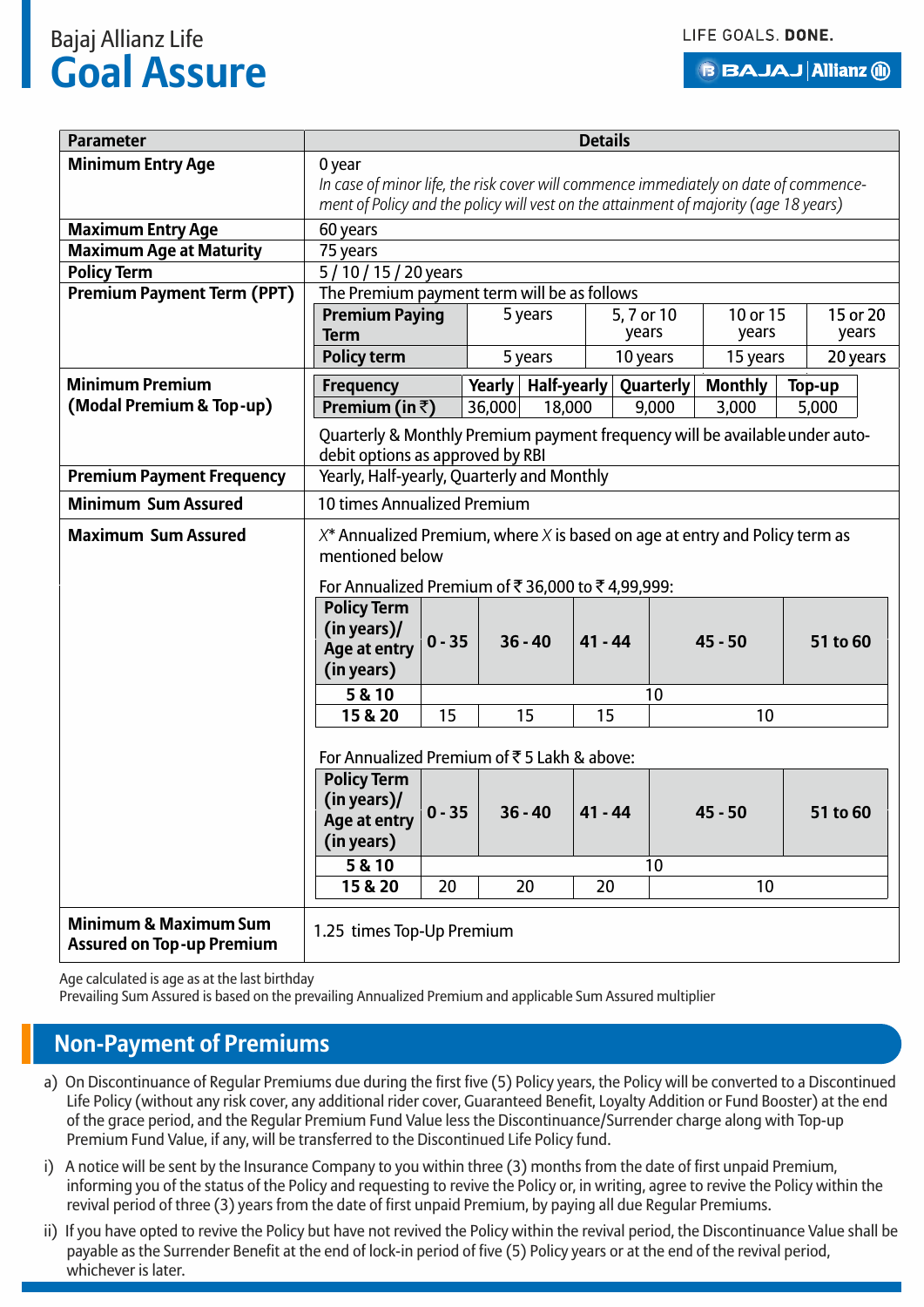#### **BBAJAJ Allianz (ii)**

- iii) If no communication is received from you with respect to the revival of the Policy, the Discontinuance Value shall be payable as the Surrender Benefit at the end of lock-in period of five (5) Policy years.
- iv) At any time you have the option to completely withdraw from the Policy without any risk cover, any additional rider cover, Guaranteed Benefit, Loyalty Addition or Fund Booster and receive the Discontinuance Value (as Surrender Benefit) at the end of the lock-in period of five (5) Policy years or the date of surrender, whichever is later.
- b) On Discontinuance of Regular Premiums due after the lock-in period of five (5) Policy years, the Policy will be, immediately & automatically, converted to a Paid-up Policy at the end of the grace period, with risk cover under the base Policy to the extent of the Paid-up Sum Assured and without any rider cover, Guaranteed Benefit, Loyalty Addition, Return of Mortality Charge or Fund Booster. The Paid-up Sum Assured will be the prevailing Sum Assured in the Policy multiplied by the proportion of the number of Premiums paid to the number of Premiums payable in the Policy. All charges as per the terms & conditions of the Policy will be deducted.
- i) A notice will be sent by the Insurance Company to you within three (3) months from the date of first unpaid Premium, informing you of the status of the Policy and requesting you to exercise one of the options mentioned below.
- 1) Option A: Revive the Policy or, in writing, agree to revive the Policy within the revival period of three (3) years from the date of first unpaid Premium, by paying all due Regular Premiums, OR
- 2) Option B: Intimate the Insurance Company to completely withdraw from the Policy without any risk cover or any additional rider cover and receive the Surrender Benefit under the Policy as on the date of receipt of such intimation.
- ii) If you have chosen the Option A above but does not revive the Policy during the revival period, or the Insurance Company does not receive any intimation in writing from you, the Policy shall be treated as an a Paid-up Policy, as mentioned in section b) above. At the end of the revival period, if the Policy has not been revived, the Surrender Benefit under the Policy as at the end of the revival period will be payable to you.
- iii) If you decide to surrender the Policy as per Option B above, the Surrender Benefit under the Policy as on the date of receipt of such intimation, will be payable to you.
- c) Notwithstanding anything mentioned above, on the death of the life assured,
- i) If the Policy is discontinued as per sub-section a) above, the Discontinuance Value as on the date of receipt of intimation at the Insurance Company's office, shall be payable as Death Benefit, and, then, the Policy will terminate.
- ii) If the Policy is discontinued as per sub-section b) above, the higher of the [Paid up Sum Assured or Regular Premium Fund Value] plus higher of the [Top-up Sum Assured or Top-up Premium Fund Value], if any, subject to a minimum of the Guaranteed Death Benefit, all, as on the date of receipt of intimation, shall be payable as Death Benefit, and, then, the Policy will terminate.

#### **Revival**

A Discontinued Policy can only be revived subject to following conditions:

- The Insurance Company receives the request for revival by the Policyholder within three (3) years from the date of discontinuance of the Policy provided the Policy is not terminated already.
- Such information and documentation as may be requested by the Insurance Company is submitted by you at your own expense.
- The Policy may be revived on the original Policy terms & conditions, revised terms & conditions or disallowed revival, based on board approved underwriting guidelines.
- On revival of the Discontinued Policy,
	- 1. The Policy will be revived restoring the risk cover, Guaranteed Benefit, Return of mortality charge, Loyalty additions & Fund Booster.
	- 2. All the due but unpaid Premiums will be collected without charging any interest or fee.
	- 3. If the Policy is a Discontinued Policy, the Discontinuance Value of the Policy together with the amount of Discontinuance charge (without any interest) as deducted by the Insurance Company on the date of discontinuance of the Policy, shall be restored to the chosen fund(s) in the same proportion as it existed on the date of discontinuance, at their prevailing Unit Price.
	- 4. The Policy administration charge, as applicable during the discontinuance period shall be deducted from Regular/ Limited Premiums paid or from the fund at the time of revival.
	- 5. The Loyalty Additions due-but-not-allotted during the period the Policy was in Discontinuance shall be added to the Regular Premium Fund Value.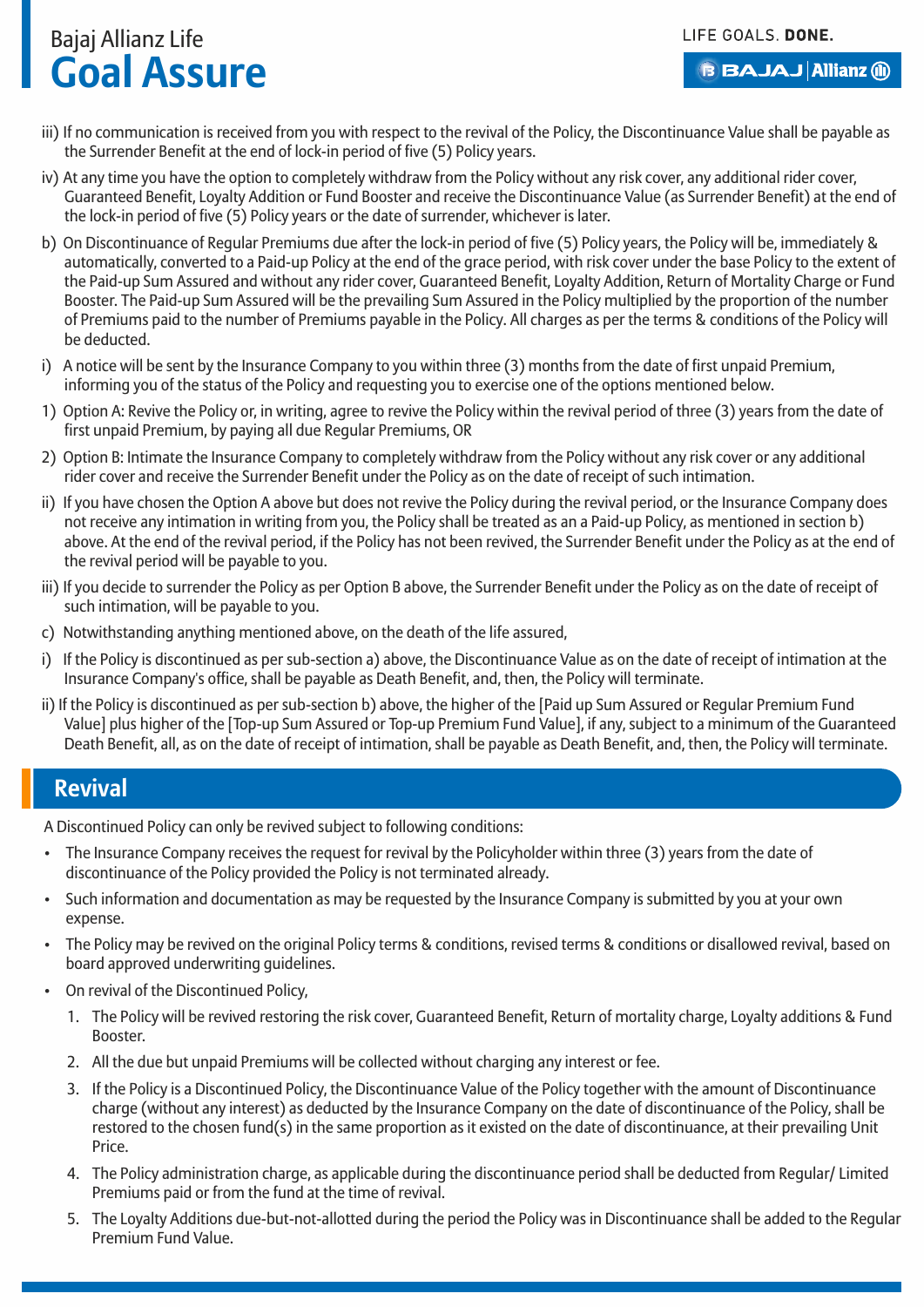#### **B BAJAJ Allianz (ii)**

## **Computation of Unit Price**

The Unit Price of the fund shall be computed as the market value of the existing investment held in the fund plus value of current assets less value of current liabilities and provisions, if any, divided by the number of units existing on the Valuation Date. This calculation will be done before creation/redemption of units.

## **Force Ma'jeure**

- a) The Insurance Company shall value the Funds (SFIN) on each day for which the financial markets are open. However, the Insurance Company may value the SFIN less frequently in extreme circumstances external to the Insurance Company i.e. in force majeure events, where the value of the assets is too uncertain. In such circumstances, the Insurance Company may defer the valuation of assets for up to 30 days until the Insurance Company is certain that the valuation of SFIN can be resumed.
- b) The Insurance Company shall inform IRDAI of such deferment in the valuation of assets. During the continuance of the force majeure events, all request for servicing the Policy including Policy related payment shall be kept in abeyance.
- c) The Insurance Company shall continue to invest as per the fund mandates. However, the Insurance Company shall reserve its right to change the exposure of all or any part of the Fund to Money Market Instruments [as defined under Regulations 2(j) of IRDAI (Investment) Regulations, 2016] in circumstances mentioned under points (a and b) above. The exposure to of the fund as per the fund mandates shall be reinstated within reasonable timelines once the force majeure situation ends.
- d) Some examples of such circumstances [in Sub-Section a) & Sub-Section b) above] are:
- i) When one or more stock exchanges which provide a basis for valuation of the assets of the Fund are closed otherwise than for ordinary holidays.
- ii) When, as a result of political, economic, monetary or any circumstances out of the control of the Insurance Company, the disposal of the assets of the Fund are not reasonable or would not reasonably be practicable without being detrimental to the interests of the continuing Policyholders.
- iii) In the event of natural calamities, strikes, war, civil unrest, riots and bandhs.
- iv) In the event of any force majeure or disaster that affects the normal functioning of the Insurance Company.

In such an event, an intimation of such force majeure event shall be uploaded on the Insurance Company's website for information.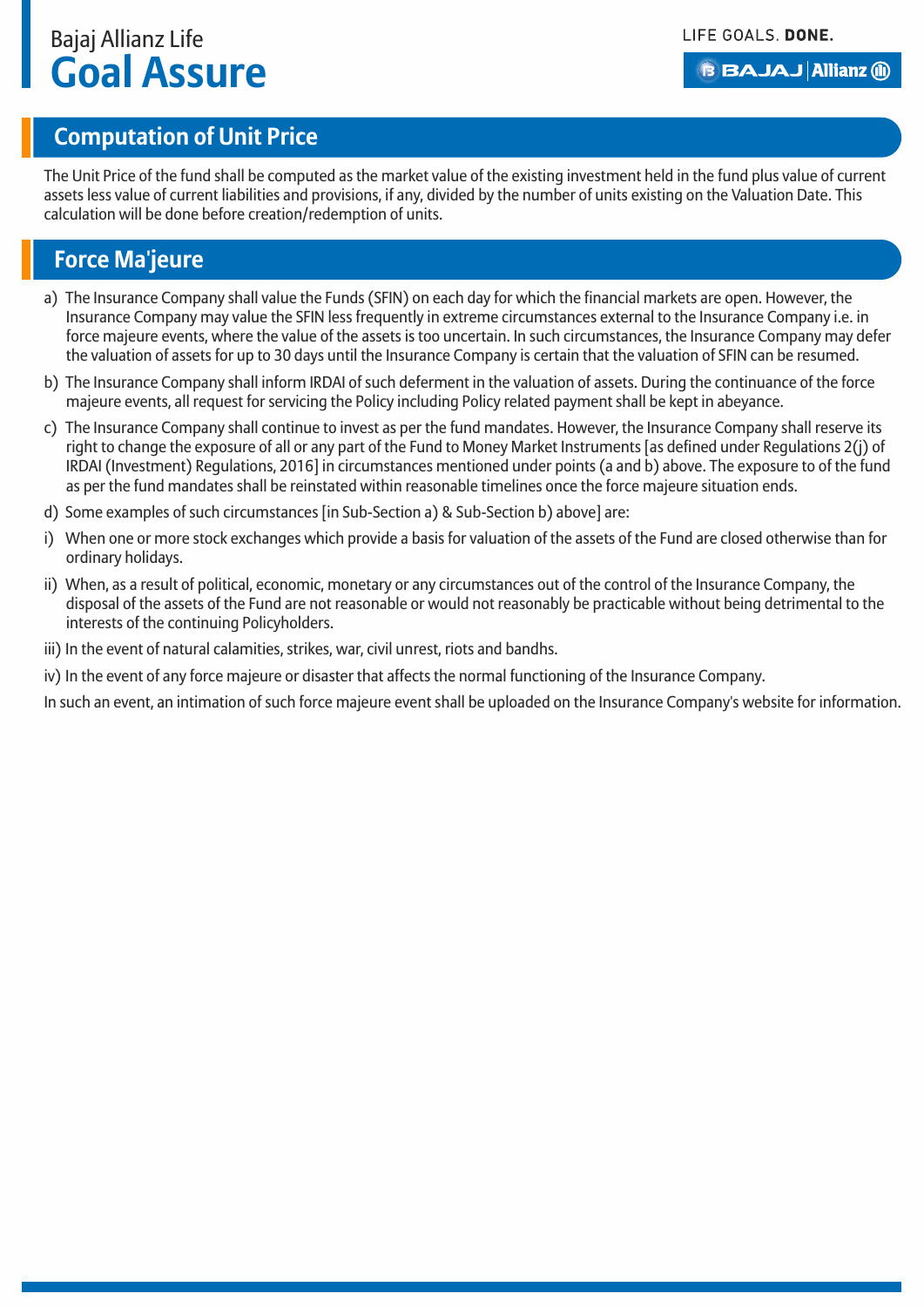**BBAJAJ Allianz (1)** 

## Bajaj Allianz Life **Goal Assure**

| <b>Charges</b>                              | <b>Details</b>                                                                                 |      |      |      |                                                                       |                                                                                                 |  |  |  |
|---------------------------------------------|------------------------------------------------------------------------------------------------|------|------|------|-----------------------------------------------------------------------|-------------------------------------------------------------------------------------------------|--|--|--|
| Premium                                     | Nil                                                                                            |      |      |      |                                                                       |                                                                                                 |  |  |  |
| <b>Allocation Charge</b>                    |                                                                                                |      |      |      |                                                                       |                                                                                                 |  |  |  |
| <b>Policy</b>                               | ₹400 per annum inflating at 5% per annum, subject to a maximum of ₹500 per month.              |      |      |      |                                                                       |                                                                                                 |  |  |  |
| <b>Administration</b>                       | The charge will be deducted at each monthly anniversary by cancellation of units at prevailing |      |      |      |                                                                       |                                                                                                 |  |  |  |
| <b>Charge (PAC)</b>                         | Unit Price.                                                                                    |      |      |      |                                                                       |                                                                                                 |  |  |  |
| <b>Fund</b>                                 | <b>Fund</b>                                                                                    |      |      |      |                                                                       | <b>Fund Management Charge per annum</b>                                                         |  |  |  |
| <b>Management</b>                           | Equity Growth Fund II                                                                          |      |      |      | 1.35%                                                                 |                                                                                                 |  |  |  |
| Charge (FMC)                                | Accelerator Mid Cap Fund II                                                                    |      |      |      | 1.35%                                                                 |                                                                                                 |  |  |  |
|                                             | <b>Pure Stock Fund</b>                                                                         |      |      |      | 1.35%                                                                 |                                                                                                 |  |  |  |
|                                             | Pure Stock Fund II                                                                             |      |      |      | 1.30%                                                                 |                                                                                                 |  |  |  |
|                                             | <b>Asset Allocation Fund II</b>                                                                |      |      |      | 1.25%                                                                 |                                                                                                 |  |  |  |
|                                             | <b>Bluechip Equity Fund</b>                                                                    |      |      |      | 1.25%                                                                 |                                                                                                 |  |  |  |
|                                             | <b>Liquid Fund</b>                                                                             |      |      |      | 0.95%                                                                 |                                                                                                 |  |  |  |
|                                             | <b>Bond Fund</b>                                                                               |      |      |      | 0.95%                                                                 |                                                                                                 |  |  |  |
|                                             | <b>Discontinued Life Policy Fund</b>                                                           |      |      |      | 0.50%                                                                 |                                                                                                 |  |  |  |
|                                             | Flexi Cap Fund                                                                                 |      |      |      | 1.35%                                                                 |                                                                                                 |  |  |  |
|                                             | Sustainable Equity Fund                                                                        |      |      |      | 1.35%                                                                 |                                                                                                 |  |  |  |
|                                             | This charge would be adjusted in the Unit Price                                                |      |      |      |                                                                       |                                                                                                 |  |  |  |
|                                             |                                                                                                |      |      |      |                                                                       |                                                                                                 |  |  |  |
| <b>Miscellaneous</b><br>Charge              | Miscellaneous charge of ₹100/- per transaction                                                 |      |      |      |                                                                       |                                                                                                 |  |  |  |
| <b>Discontinuance</b>                       | Where the policy is                                                                            |      |      |      | <b>Discontinuance charge for</b>                                      | <b>Discontinuance charge for</b>                                                                |  |  |  |
| Charge                                      | discontinued during                                                                            |      |      |      | the policies having Annualized                                        | the policies having Annualized                                                                  |  |  |  |
|                                             | the policy year                                                                                |      |      |      | Premium up to ₹50000/-                                                | Premium above ₹ 50000/-                                                                         |  |  |  |
|                                             | 1                                                                                              |      |      |      | Lower of 20% * (AP or FV) subject to<br>maximum of ₹3,000             | Lower of 6% * (AP or FV) subject to<br>maximum of ₹6,000                                        |  |  |  |
|                                             | $\overline{2}$                                                                                 |      |      |      | Lower of 15% * (AP or FV) subject to<br>maximum of ₹2,000             | Lower of 4% * (AP or FV) subject to<br>maximum of ₹5,000                                        |  |  |  |
|                                             | 3                                                                                              |      |      |      | Lower of 10% * (AP or FV) subject to<br>maximum of $\bar{\tau}$ 1,500 | Lower of 3% * (AP or FV) subject to<br>maximum of ₹4,000                                        |  |  |  |
|                                             | 4                                                                                              |      |      |      | Lower of 5% * (AP or FV) subject to<br>maximum of $\bar{\tau}$ 1,000  | Lower of 2% * (AP or FV) subject to<br>maximum of $\overline{5}$ 2,000                          |  |  |  |
|                                             | 5 & above                                                                                      |      |      |      | Nil                                                                   | Nil                                                                                             |  |  |  |
|                                             | AP - Annualized Premium & FV - Regular Premium Fund Value                                      |      |      |      |                                                                       |                                                                                                 |  |  |  |
|                                             | Discontinuance Charge for Top-ups is Nil.                                                      |      |      |      |                                                                       |                                                                                                 |  |  |  |
| <b>Mortality Charge</b>                     |                                                                                                |      |      |      |                                                                       | Mortality Charge will be deducted at each monthly anniversary by cancellation of units.         |  |  |  |
|                                             | Female life assured will be eligible for an age-set-back of 3 years.                           |      |      |      |                                                                       |                                                                                                 |  |  |  |
|                                             |                                                                                                |      |      |      |                                                                       | For sub-standard lives, extra mortality charge will be applicable which will be deducted as     |  |  |  |
|                                             | charges by cancellation of units.                                                              |      |      |      |                                                                       |                                                                                                 |  |  |  |
|                                             |                                                                                                |      |      |      |                                                                       | Sample mortality charges per annum per thousand of sum at risk for a healthy male life is shown |  |  |  |
|                                             | below:                                                                                         |      |      |      |                                                                       |                                                                                                 |  |  |  |
|                                             | 20<br>Age (yrs.)                                                                               | 30   | 40   | 50   |                                                                       |                                                                                                 |  |  |  |
|                                             | ₹<br>0.68                                                                                      | 0.80 | 1.41 | 3.91 |                                                                       |                                                                                                 |  |  |  |
|                                             |                                                                                                |      |      |      |                                                                       |                                                                                                 |  |  |  |
|                                             | Premium Fund Value, zero]                                                                      |      |      |      |                                                                       | Sum at risk is equal to Maximum of [Death Benefit - Regular Premium Fund Value-Top-up           |  |  |  |
|                                             |                                                                                                |      |      |      |                                                                       |                                                                                                 |  |  |  |
| <b>Goods &amp; Service</b><br>Tax/any other | As applicable on all Charges mentioned above.                                                  |      |      |      |                                                                       |                                                                                                 |  |  |  |
| applicable tax                              |                                                                                                |      |      |      |                                                                       |                                                                                                 |  |  |  |
| levied, subject to                          |                                                                                                |      |      |      |                                                                       |                                                                                                 |  |  |  |
| changes in tax laws                         |                                                                                                |      |      |      |                                                                       |                                                                                                 |  |  |  |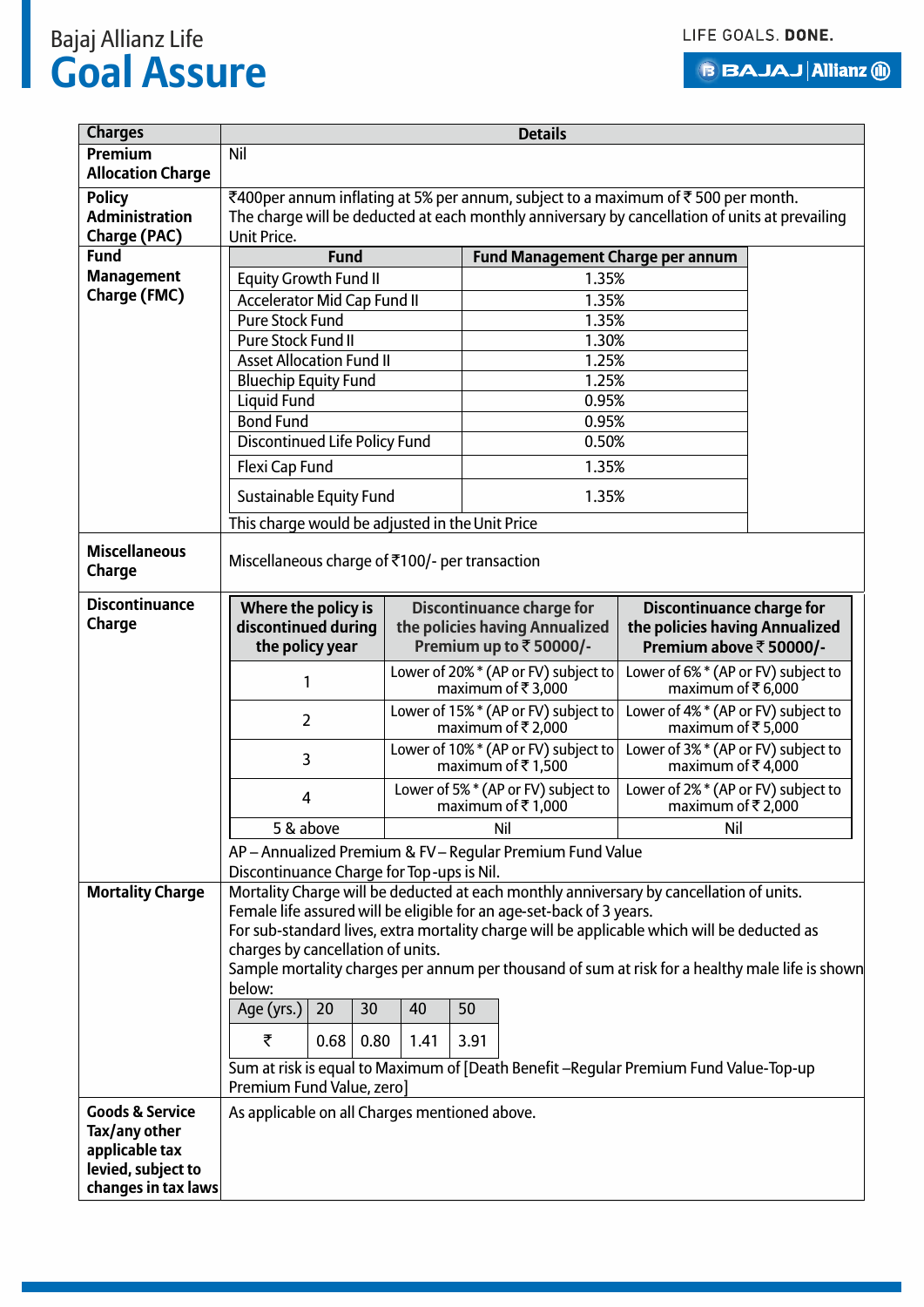#### **BBAJAJ Allianz (ii)**

## **Revision of Charges**

After taking due approval from the Insurance Regulatory and Development Authority of India, the Insurance Company reserves the right to revise the above mentioned charges, except the Premium allocation charge and the mortality charge which are guaranteed throughout the Policy term:

- Fund management charge up to a maximum of 1.35% per annum of the NAV for all the funds except Discontinued Life Policy Fund and 0.50% p.a. for the Discontinued Life Policy Fund.
- Policy administration charge up to a maximum of  $\overline{5}500$  per month.
- Miscellaneous charge up to a maximum of  $\overline{500}$ /- per transaction
- Partial Withdrawal charge up to a maximum of  $\overline{5500}$ /- per transaction
- Switching charge up to a maximum of  $\overline{5500}$  per transaction

The Insurance Company shall give an advance notice of 3 months for any change in charges.In case you do not agree with the modified charges you will be allowed to surrender the policy at the then prevailing unit value. Discontinuance/ Surrender charge will be applicable if you surrender during the lock-in period, otherwise, not.

### **Termination**

- All risk cover under the Policy will terminate immediately, and the Policy will terminate on payment of the last instalment.
	- If you have opted for the Settlement Option.
	- This Policy shall automatically and immediately terminate on the earlier occurrence of any of the following events:
	- On foreclosure of the Policy
	- On the date of receipt of intimation of death of the Life Assured (unless the Settlement option has been opted for.
	- On payment of Discontinuance Value or Surrender Benefit.
	- The Maturity Date, unless the Policyholder has opted for the Settlement Option.
	- The expiry of the Settlement period, if opted.
	- On cancellation of Policy during Free look period

#### **Grace Period**

A grace period of 30 days for yearly, half yearly & quarterly Premium payment frequency and 15 days is available for monthly Premium payment frequency from the due date of Regular Premium payment, without any late fee, during which time the Policy is considered to be in-force with the risk cover without any interruption as per the Policy terms and conditions.

### **Free Look Period**

Within fifteen (15) days of the receipt of this Policy and thirty (30) days in case of electronic Policy and Policy obtained through distance mode, you may, if dissatisfied with any of the terms and conditions for any reason, provided no claim has already been made on the Policy, give the Insurance Company a written notice of cancellation along with reasons for the same, and return the Policy Document to the Insurance Company, subject to which the Insurance Company shall send you a refund comprising the Premium Allocation Charge plus Charges levied by cancellation of Units plus Regular Premium Fund Value as at the date of cancellation of Units less the proportionate risk Premium for the period the Life Assured was on cover, expenses incurred on medical examination and stamp duty charges.

#### **Foreclosure**

If the Fund Value after the completion of three (3) Policy Years is lower than one prevailing Annualized Premium the Policy shall be automatically foreclosed, and any Discontinuance Value / Surrender Benefit shall be available to the Policyholder, as per the applicable Policy terms and conditions.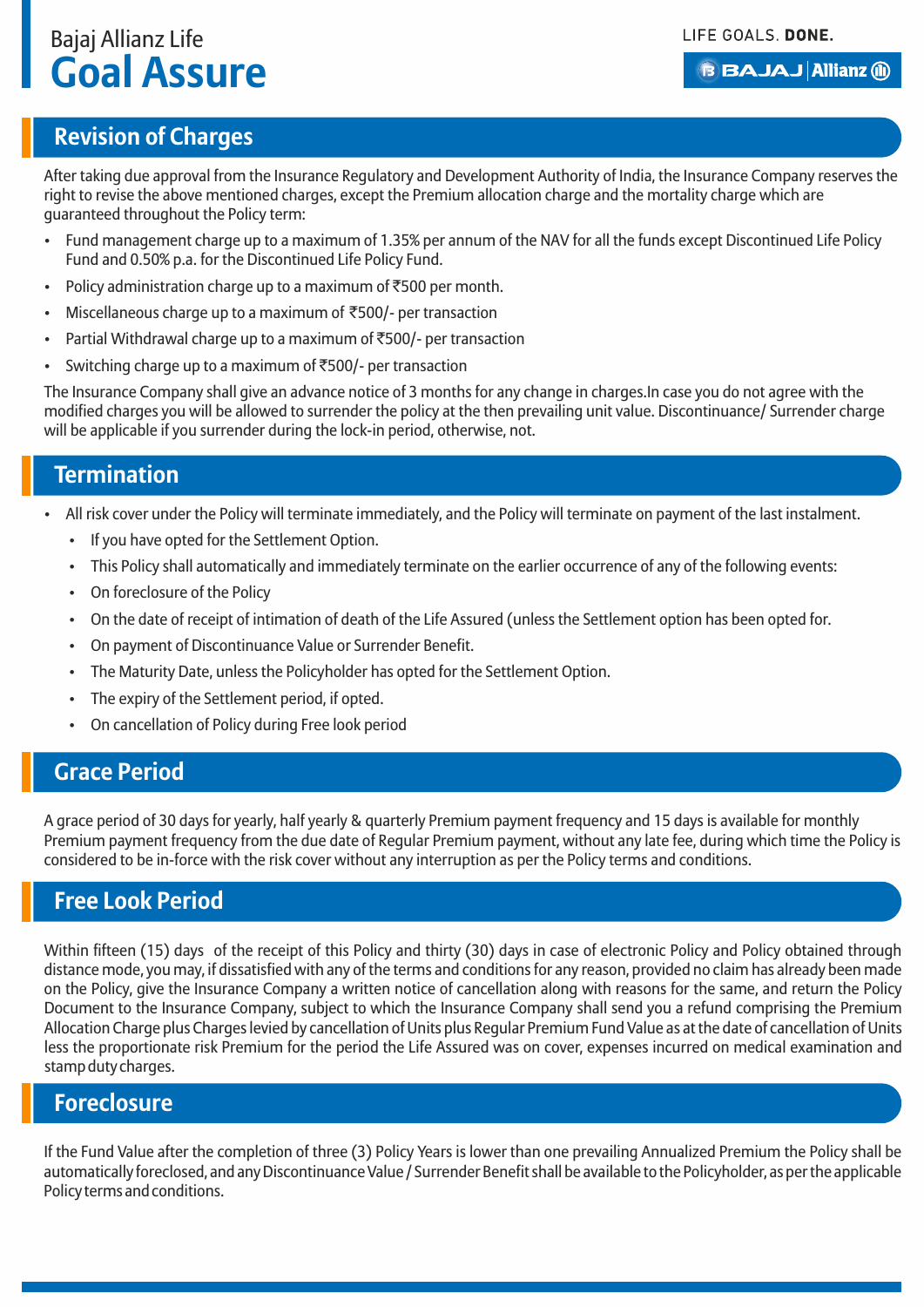#### **BBAJAJ Allianz (il)**

## **Suicide Exclusion**

In case of death of life assured due to suicide within 12 months from the date of commencement of the Policy or from the date of revival of the policy, whichever is later, the nominee or beneficiary shall be entitled to Fund Value, as available on the date of intimation of death. Any charges other than FMC or guarantee charge recovered subsequent to the date of death shall be added to the Fund Value as on the date of intimation of death.

#### **Definitions**

- a. **Fund Value**: The Fund Value is equal to the total number of units pertaining to Regular/ Limited Premium, Top-up Premium, Loyalty Addition and Fund Booster existing in each fund under a Policy multiplied by the respective Unit Price on the relevant Valuation Date.
- b. **Regular Premium Fund Value**: Regular Premium Fund Value is equal to the total units in respect of prevailing Regular/Limited Premiums paid under this Policy multiplied by the respective Unit Price on the relevant Valuation Date.
- c. **Top-up Premium Fund Value**: Top-up Premium Fund Value is equal to the total Units in respect of Top-up Premium under this Policy multiplied by the respective Unit Price on the relevant Valuation Date.
- d. **Paid-up Sum Assured**: Paid-up Sum Assured means a proportion of the prevailing Sum Assured, where the proportion is the ratio of the total number of Regular Premiums paid to the total number of Regular Premiums payable under the Policy.
- e. **Unit Price**: Market value of investment held by the fund plus value of current assets less value of current liabilities and provisions, if any, divided by number of units existing on Valuation Date. This calculation will be done before creation / redemption of units.
- f. **Discontinued Life Policy Fund**: It is the fund maintained by the Insurance Company that is set aside and is constituted by the Fund Value of the Discontinued Life Policies determined in accordance with the "IRDAI (Unit Linked Insurance Products) Regulations, 2019" and any subsequent modification made therein by the IRDAI.

#### **Discontinued Life Policy Fund: Risk Profile – Low SFIN: ULIF07026/03/13DISCONLIFE116**

On the date of Discontinuance/Surrender of the Policy before the lock-in period of 5 Policy years, the Fund Valueless the Discontinuance/ Surrender charge as on the date of Discontinuance/ Surrender of the Policy shall be moved to the Discontinued Life Policy Fund. The portfolio allocation of the fund is as given below.

| Money market instruments     | 0% to 40% |
|------------------------------|-----------|
| <b>Government securities</b> | 60%-100%  |

#### **a. Discontinuance Value**:

- 1. The Discontinuance Value of the Policy will be higher of:
	- a) The Fund Value less the Discontinuance/Surrender, as on date of Discontinuance/Surrender accumulated at the rate of return earned on the Discontinued Life Policy Fund net of fund management charge.
	- b) The Fund Value less the Discontinuance/Surrender charge, as on date of Discontinuance/Surrender accumulated at the guaranteed rates of investment return net of fund management charge. The current guaranteed rate of investment return is 4% p.a.
	- 2. Unless death of the life assured has happened earlier, the Discontinuance Value shall be payable to the Policyholder after the lock-in period of 5 Policy years or at the end of revival period, as the case may be, however on death of life assured during the period of Discontinuance, the Discontinuance Value as on the date of intimation of death at the Insurance Company's office shall be payable.
	- 3. The current cap on Fund Management Charge on the Discontinued Life Policy Fund is 0.50% per annum, as per the "IRDAI (Unit Linked Insurance Products) Regulation, 2019".
	- 4. The Fund Management Charge and the minimum guaranteed rate of investment return as mentioned above, for the calculation of the Discontinuance Value may change from time to time as per the IRDAI guidelines

**Valuation Date**: The date when the Unit Price of the Fund is determined. We aim to value the funds on each day the financial markets are open. However, we may value the funds less frequently in extreme circumstances, where the values of assets are too uncertain. In such circumstances, we may defer the valuation of assets for up to 30 days until we feel that certainty as to the value of assets is resumed. The deferment of valuation of assets will be with prior consultation with the IRDAI.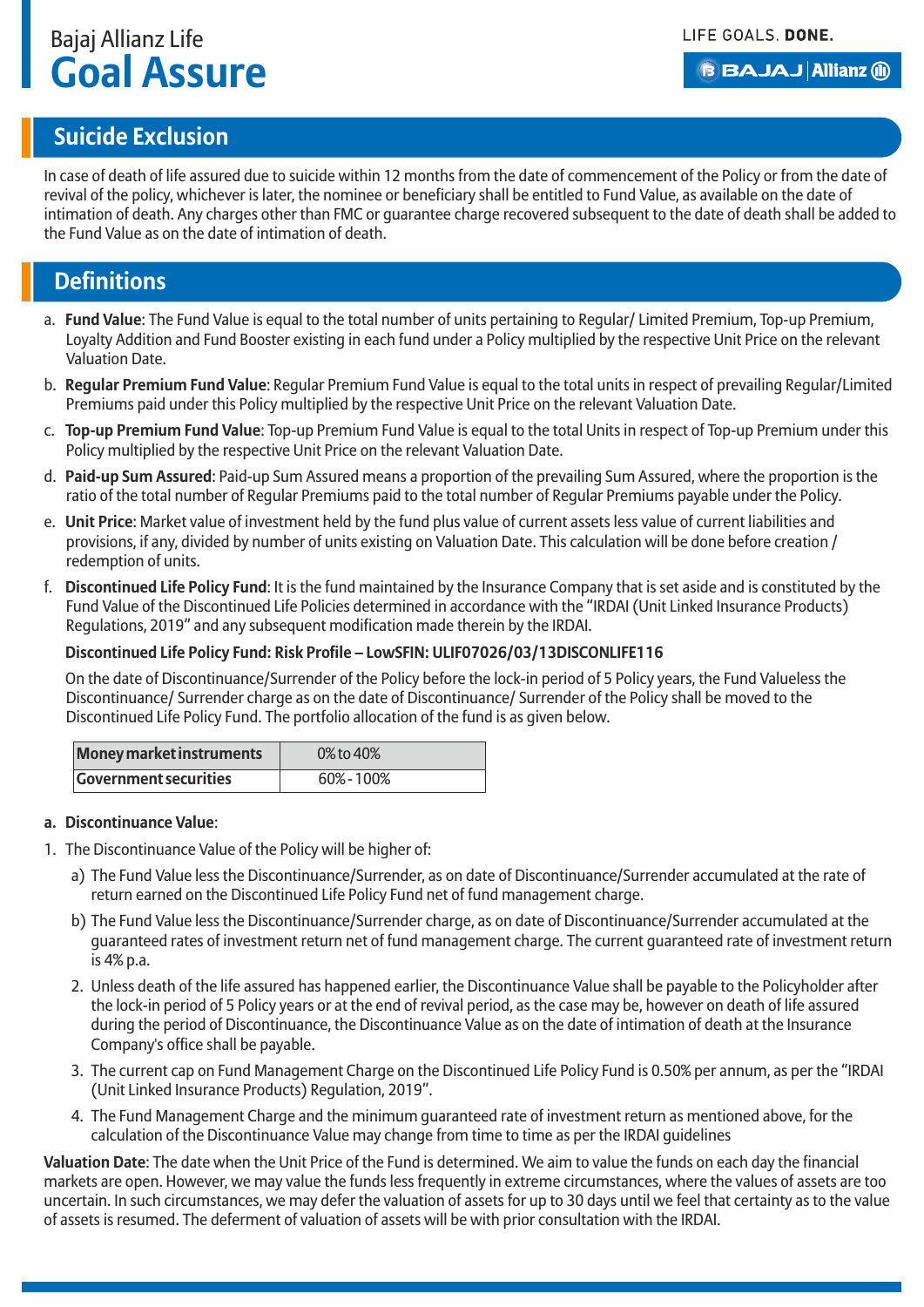#### **BBAJAJ Allianz (il)**

## **Statutory Information**

## **Assignment: Section 38 of the Insurance Act, 1938**

Assignment should be in accordance with provisions of section 38 of the Insurance Act 1938 as amended from time to time.

### **Nomination: Section 39 of the Insurance Act, 1938**

Nomination should be in accordance with provisions of section 39 of the Insurance Act 1938 as amended from time to time.

## **Prohibition of Rebate: Section 41 of the Insurance Act, 1938:**

Prohibition of Rebate should be in accordance with provisions of Section 41 of the Insurance Act 1938 as amended from time to time.

"No person shall allow or offer to allow, either directly or indirectly, as an inducement to any person to take out or renew or continue an insurance in respect of any kind of risk relating to lives or property in India, any rebate of the whole or part of the commission payable or any rebate of the premium shown on the policy, nor shall any person taking out or renewing or continuing a policy accept any rebate, except such rebate as may be allowed in accordance with the published prospectuses or tables of the insurer.

Any person making default in complying with the provisions of this section shall be liable for a penalty that may extend up to ten lakh rupees."

#### **Fraud & Misstatement**

Fraud and Misstatement would be dealt with in accordance with provisions of Section 45 of the Insurance Act 1938 as amended from time to time.

## **Applicability of Goods & Service Tax**

Goods and Service Tax is charged based on type of Policy communication address of Policy Holder. This may change subject to change in rate/state in address of the Policy Holder as on date of adjustment.

## **Risks of Investment in the Units of the Plan**

The proposer/life assured should be aware that the investment in the units is subject to the following, amongst other risks and should fully understand the same before entering into any unit linked insurance contract with the Insurance Company.

- Unit Linked life insurance products are different from the traditional insurance products and are subject to the risk factors.
- The Premium paid in unit linked life insurance policies are subject to investment risks associated with capital markets and the NAV of the units may go up or down based on the performance of the fund and factors influencing the capital market and you will be responsible for your decisions.
- Bajaj Allianz Life Insurance is only the name of the insurance Company and Bajaj Allianz Life Goal Assure is only the name of the plan and does not in any way indicate the quality of the Policy, its future prospects or returns.
- Equity Growth Fund II, Accelerator Midcap Fund II, Pure Stock Fund, Pure Stock Fund II, Asset Allocation Fund, Bluechip Equity Fund, Flexi Cap Fund, Sustainable Equity Fund, Liquid Fund & Bond Fund are the name of the funds along with Investor Selectable Portfolio Strategy, Wheel of Life Portfolio Strategy, Trigger Based Portfolio Strategy or Auto Transfer Portfolio Strategy offered currently with Bajaj Allianz Life Goal Assure in any manner does not indicate the quality of the fund(s) or the Portfolio Strategies and its future prospects or returns.
- Equity Growth Fund II, Accelerator Midcap Fund II, Pure Stock Fund, Pure Stock Fund II, Asset Allocation Fund, Bluechip Equity Fund, Flexi Cap Fund, Sustainable Equity Fund, Liquid Fund & Bond Fund do not offer a guaranteed or assured return.
- The investments in the units are subject to market and other risks.
- The past performance of the funds of the Insurance Company is not necessarily an indication of the future performance of any of these funds.